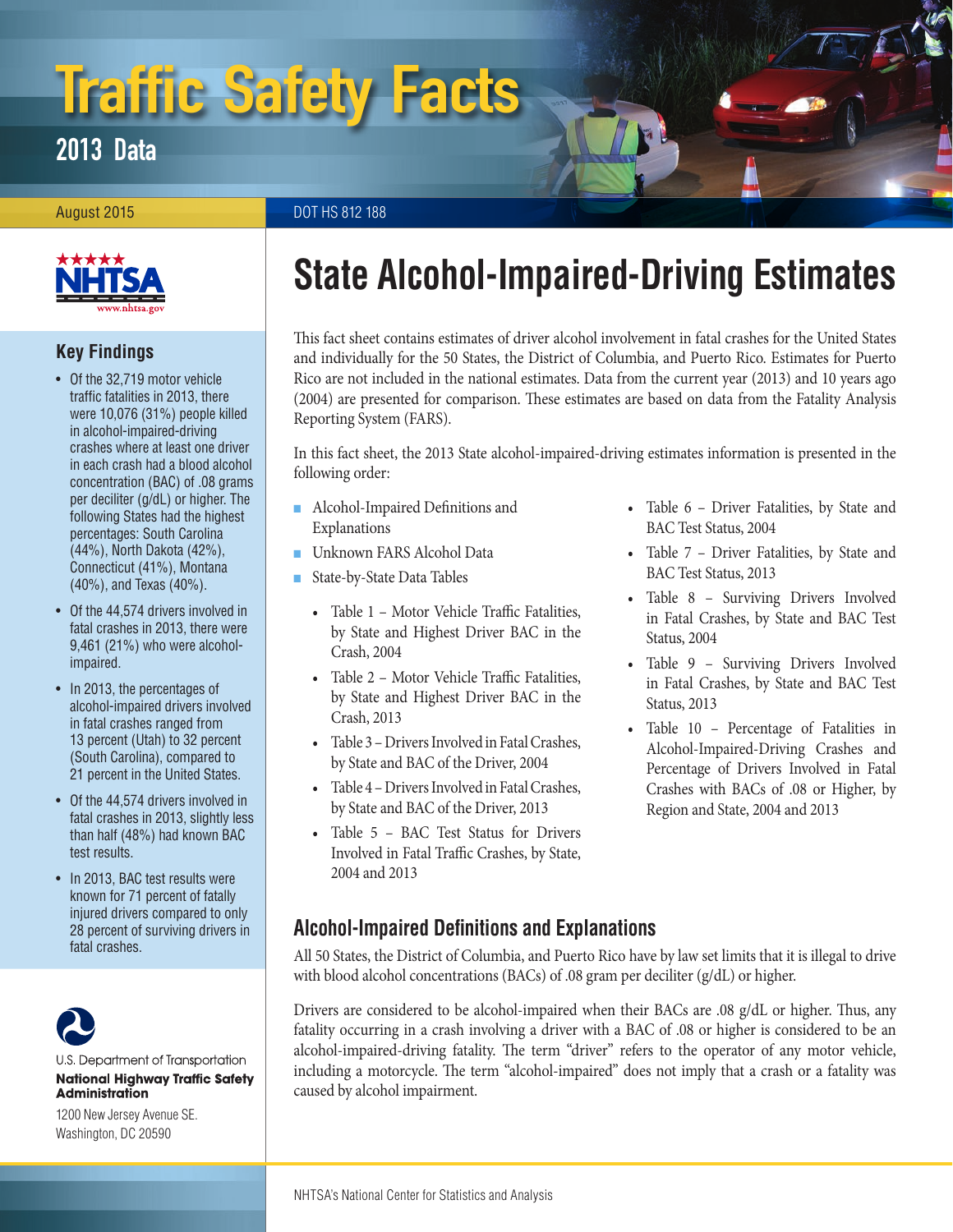Great caution is needed in comparing the levels of alcohol involvement among States. Differences in alcohol involvement can be due to any number of factors not necessarily directly related to a State's alcohol traffic safety program. Factors affecting alcohol involvement in fatal crashes include:

- Population demographics and the economic environment (for example, older drivers and female drivers tend to have lower levels of alcohol involvement, and drivers of older vehicles tend to have higher levels of alcohol involvement), and
- Types of vehicles (for example, motorcycle riders tend to have the highest levels of alcohol involvement followed by drivers of light trucks, and drivers of large trucks tend to have the lowest levels of alcohol involvement).

One of the major differences among States is the wide range of known testing results for drivers involved in fatal traffic crashes. In 2013, State-level percentages of known BACs of drivers involved ranged from a low of 27 percent in Virginia to a high of 85 percent in Maine and Montana (Table 5). These testing differences affect the accuracy and reliability of the estimates presented. States with higher percentages of known BACs are more likely to have accurate and precise estimates of fatal crash alcohol involvement.

# <span id="page-1-0"></span>**Unknown FARS Alcohol Data**

BAC test results are not known for all drivers involved in fatal crashes. Missing data can result for a number of reasons; the most frequent is that drivers are not always tested for alcohol. Each State or local jurisdiction has its own guidelines of when to administer BAC tests in fatal crashes.

To address the missing data issue, the National Highway Traffic Safety Administration uses a statistical model called "multiple imputation" to estimate the BAC of the driver at the time of the crash. This statistical model is based on important characteristics of the crash including:

- crash factors (time of day, day of week, type of crash, and location);
- vehicle factors (vehicle type and role in the crash);
- person factors (age, sex, restraint use, and previous driving violations); and
- most importantly, the subjective assessment of the police officer at the scene of the crash as to whether alcohol was involved.

For more information on multiple imputation, see NHTSA's Report No. DOT HS 809 403 [\(www-nrd.nhtsa.dot.gov/Pubs/809-403.pdf\)](http://www-nrd.nhtsa.dot.gov/Pubs/809-403.pdf), *Transitioning to Multiple Imputation—A New Method to Impute Missing Blood Alcohol Concentration (BAC) Values in FARS*.

The statistical model was developed at the national level using all available known data and applied to each individual driver with missing or unknown BAC test results.

## <span id="page-1-1"></span>**State-by-State Data Tables**

Tables 1 through 4 and Table 10 present State-level and nationallevel estimates; Tables 5 to 9 present State-level and national-level actual FARS record numbers. Estimates or numbers for Puerto Rico are not included in the national estimates or numbers. These estimates represent a combination of known BAC results and estimated BACs derived from the multiple imputation model for missing or unknown BAC results.

For Tables 1 to 4, estimates are presented in four BAC categories:

- BAC of .00,
- BAC of .01 to .07,
- BAC of .08 or higher (alcohol-impaired), and
- BAC of .01 or higher.

Tables 1 and 2 present the estimated number of fatalities by highest driver BAC in the crash as well as the estimated number and percentage for each BAC category for 2004 and 2013, respectively.

- Of the 42,836 motor vehicle traffic fatalities in 2004, there were 13,099 (31%) people killed in alcohol-impaired-driving crashes where at least one driver had a BAC of .08 g/dL or higher (Table 1).
- Of the 32,719 motor vehicle traffic fatalities in 2013, there were 10,076 (31%) people killed in alcohol-impaired-driving crashes where at least one driver had a BAC of .08 g/dl or higher (Table 2). The following States had the highest percentages: South Carolina (44%), North Dakota (42%), Connecticut (41%), Montana (40%), and Texas (40%).

Tables 3 and 4 present the estimated number of drivers involved in fatal crashes by BACs of the drivers as well as the estimated number and percentage for each BAC category for 2004 and 2013, respectively.

- Of the 58,395 drivers involved in fatal crashes in 2004, there were 12,057 (21%) who were alcohol-impaired (Table 3).
- Of the 44,574 drivers involved in fatal crashes in 2013, there were 9,461 (21%) who were alcohol-impaired (Table 4).

Table 5 presents the number of drivers involved in fatal traffic crashes as well as the number and percentage of drivers tested with known results for 2004 and 2013.

- Of the 58,395 drivers involved in fatal crashes in 2004, there were 26,490 (45%) who had known BAC test results.
- Of the 44,574 drivers involved in fatal crashes in 2013, there were 21,535 (48%) who had known BAC test results.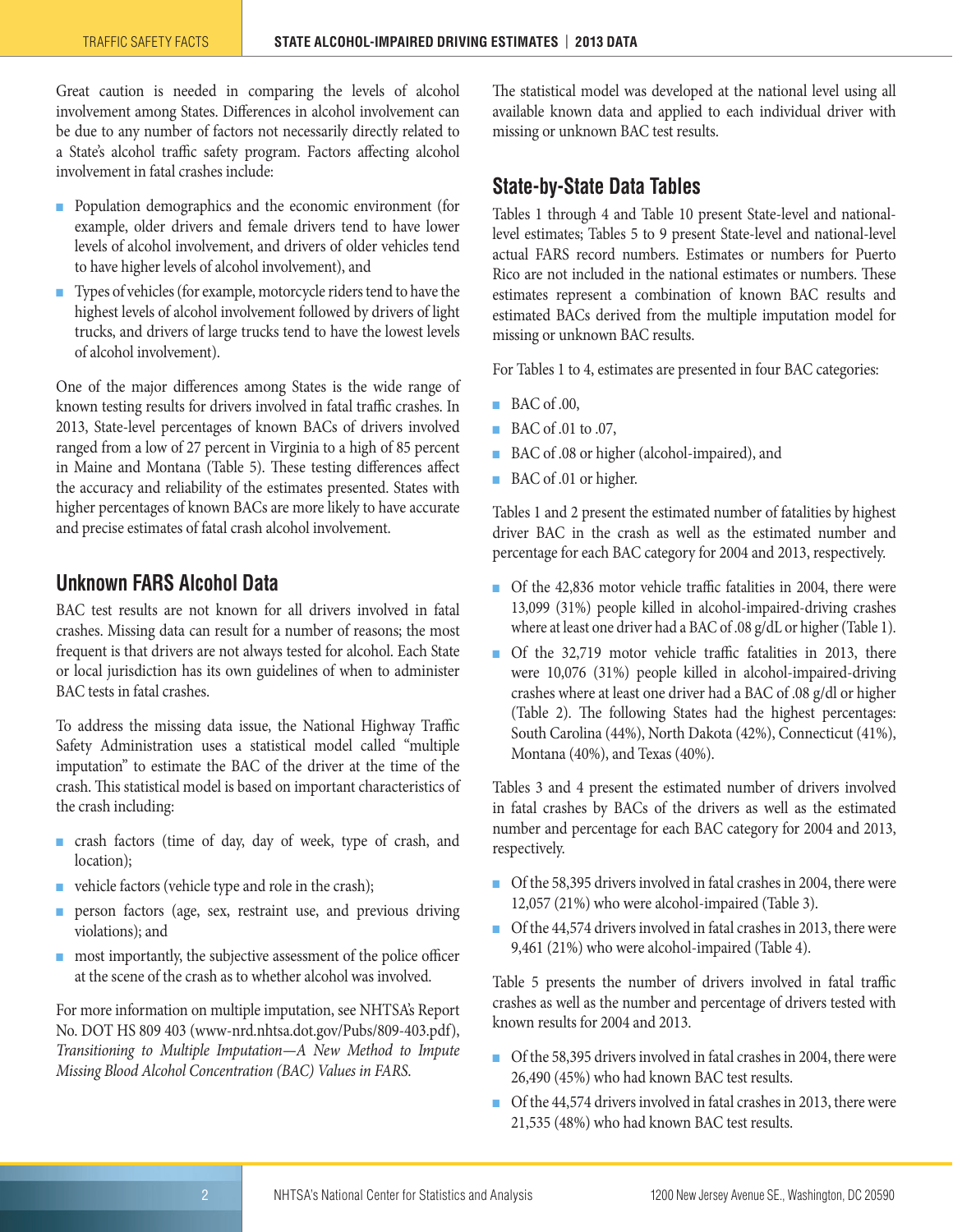The higher the percentages of drivers with known BAC test results, the more reliable the State estimates.

For Tables 6 to 9, numbers are presented in four BAC test status categories:

- Tested with known results,
- Tested with unknown results,
- Not tested, and
- Unknown if tested.

Tables 6 and 7 present the number of driver fatalities and their BAC test statuses for 2004 and 2013, respectively.

- Of the 26,871 driver fatalities in 2004, there were 18,275 (68%) who had known BAC test results (Table 6).
- Of the 20,871 driver fatalities in 2013, there were 14,905 (71%) who had known BAC test results (Table 7).

Tables 8 and 9 present the number of surviving drivers involved in fatal crashes and their BAC test statuses for 2004 and 2013, respectively.

- Of the 31,524 surviving drivers involved in fatal crashes in 2004, there were 8,215 (26%) who had known BAC test results (Table 8).
- Of the 23,703 surviving drivers involved in fatal crashes in 2013, there were 6,630 (28%) who had known BAC test results (Table 9).

Table 10 presents the estimated percentages of alcohol-impaireddriving fatalities (same percentages as in Tables 1 and 2) and the estimated percentages of alcohol-impaired drivers involved in fatal crashes (same percentages as in Tables 3 and 4) for 2004 and 2013. The 50 States, the District of Columbia, and Puerto Rico are grouped into different NHTSA regions for this table.

- In 2013, the alcohol-impaired-driving fatality percentages ranged from 17 percent (Utah) to 44 percent (South Carolina), compared to 31 percent in the United States.
- In 2013, the alcohol-impaired percentages of drivers involved in fatal crashes ranged from 13 percent (Utah) to 32 percent (South Carolina), compared to 21 percent in the United States.

This fact sheet contains information on motor vehicle fatalities and fatal crashes, based on data from the Fatality Analysis Reporting System (FARS). FARS is a census of fatal crashes within the 50 States, the District of Columbia, and Puerto Rico (although Puerto Rico is not included in U.S. totals).

The suggested APA format citation for this document is:

National Center for Statistics and Analysis. (2015, August). *State alcoholimpaired-driving estimates: 2013 data*. (Traffic Safety Facts. Report No. DOT HS 812 188). Washington, DC: National Highway Traffic Safety Administration.

# **For more information:**

Information on traffic fatalities is available from the National Center for Statistics and Analysis (NCSA), NVS-424, 1200 New Jersey Avenue SE., Washington, DC 20590. NCSA can be contacted at 800-934-8517 or by e-mail at [ncsaweb@dot.gov](maiilto:ncsaweb@dot.gov). General information on highway traffic safety can be found at [www.nhtsa.gov/NCSA](http://www.nhtsa.gov/NCSA). To report a safety-related problem or to inquire about motor vehicle safety information, contact the Vehicle Safety Hotline at 888-327-4236.

Other fact sheets available from the National Center for Statistics and Analysis are *Alcohol-Impaired Driving, Bicyclists and Other Cyclists, Children, Large Trucks, Motorcycles, Occupant Protection, Older Population, Overview, Passenger Vehicles, Pedestrians, Rural/Urban Comparison, School Transportation-Related Crashes, Speeding, State Traffic Data,* and *Young Drivers.* Detailed data on motor vehicle traffic crashes are published annually in *Traffic Safety Facts: A Compilation of Motor Vehicle Crash Data from the Fatality Analysis Reporting System and the General Estimates System.* The fact sheets and annual Traffic Safety Facts report can be found at [www-nrd.nhtsa.dot.](http://www-nrd.nhtsa.dot.gov/CATS/index.aspx) [gov/CATS/index.aspx.](http://www-nrd.nhtsa.dot.gov/CATS/index.aspx)



**U.S. Department** of Transportation **National Highway Traffic Safety Administration**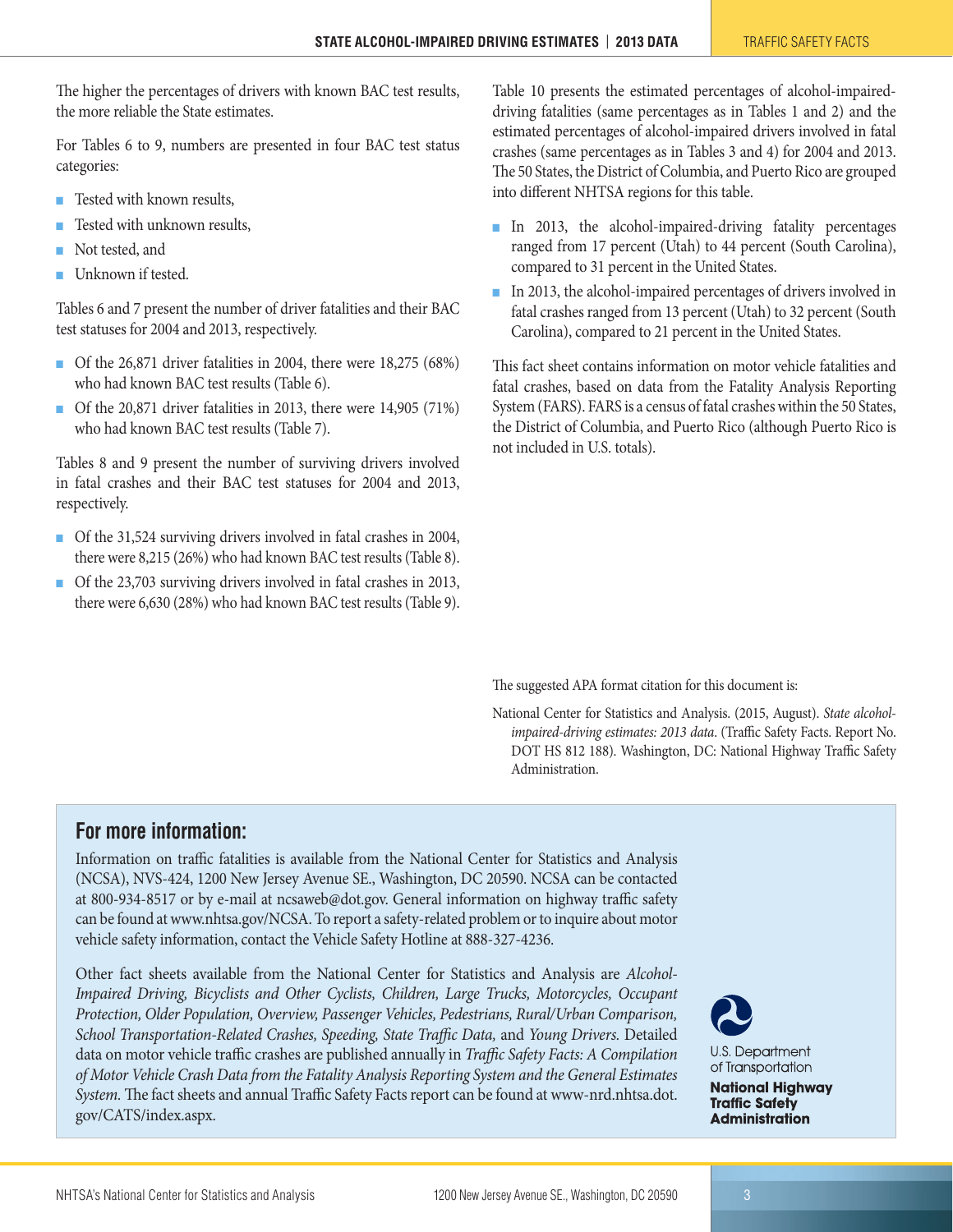#### <span id="page-3-0"></span>Table 1

#### **Motor Vehicle Traffic Fatalities, by State and Highest Driver BAC in the Crash, 2004**

|                             | <b>Total Fatalities*</b> | <b>BAC=.00</b>   |                | $BAC = .01-.07$ |                   | $BAC=.08+$       |                | $BAC=.01+$      |                |
|-----------------------------|--------------------------|------------------|----------------|-----------------|-------------------|------------------|----------------|-----------------|----------------|
| <b>State</b>                | <b>Number</b>            | <b>Number</b>    | <b>Percent</b> | <b>Number</b>   | <b>Percent</b>    | <b>Number</b>    | <b>Percent</b> | <b>Number</b>   | <b>Percent</b> |
| Alabama                     | 1,154                    | 748              | 65%            | 45              | 4%                | 360              | 31%            | 405             | 35%            |
| Alaska                      | 101                      | $\overline{71}$  | 70%            | $\overline{2}$  | $\frac{2\%}{2\%}$ | $\overline{27}$  | 27%            | $\overline{29}$ | 29%            |
| Arizona                     | 1,151                    | 745              | 65%            | 56              | 5%                | 334              | 29%            | 389             | 34%            |
| Arkansas                    | 703                      | 456              | 65%            | $\overline{47}$ | 7%                | 201              | 29%            | 247             | 35%            |
| California                  | 4,120                    | 2,680            | 65%            | 253             | 6%                | 1,179            | 29%            | 1,432           | 35%            |
| Colorado                    | 667                      | 431              | 65%            | $\overline{36}$ | 5%                | 200              | 30%            | 236             | 35%            |
| Connecticut                 | 294                      | 167              | 57%            | $\overline{13}$ | 4%                | $\overline{112}$ | 38%            | 125             | 43%            |
| Delaware                    | 134                      | 91               | 68%            | 4               | 3%                | 39               | 29%            | 43              | 32%            |
| <b>District of Columbia</b> | 43                       | $\overline{26}$  | 59%            | $\overline{5}$  | 11%               | $\overline{13}$  | 30%            | $\overline{18}$ | 41%            |
| Florida                     | 3,244                    | 2,189            | 67%            | 167             | 5%                | 886              | 27%            | 1,053           | 32%            |
| Georgia                     | 1,634                    | 1,158            | 71%            | 69              | 4%                | 403              | 25%            | 472             | 29%            |
| Hawaii                      | $\overline{142}$         | $\overline{88}$  | 62%            | $\overline{10}$ | 7%                | 44               | 31%            | 54              | 38%            |
| Idaho                       | 260                      | 172              | 66%            | $\overline{11}$ | 4%                | $\overline{76}$  | 29%            | $\overline{88}$ | 34%            |
| <b>Illinois</b>             | 1,355                    | 794              | 59%            | 86              | 6%                | 475              | 35%            | 561             | 41%            |
| Indiana                     | 947                      | 665              | 70%            | 40              | 4%                | 241              | 25%            | 281             | 30%            |
| lowa                        | 388                      | 282              | 73%            | $\overline{19}$ | 5%                | $\overline{87}$  | 22%            | 105             | 27%            |
| <b>Kansas</b>               | 459                      | 321              | 70%            | $\overline{23}$ | 5%                | 113              | 25%            | 136             | 30%            |
| Kentucky                    | 964                      | 674              | 70%            | 34              | 3%                | 256              | 27%            | 290             | 30%            |
| Louisiana                   | 927                      | 535              | 58%            | $\overline{74}$ | 8%                | 315              | 34%            | 389             | 42%            |
| <b>Maine</b>                | 194                      | 125              | 65%            | $\overline{11}$ | 6%                | $\overline{57}$  | 30%            | 69              | 35%            |
| Maryland                    | 643                      | 384              | 60%            | 46              | 7%                | 211              | 33%            | 257             | 40%            |
| Massachusetts               | 476                      | 286              | 60%            | $\overline{20}$ | 4%                | 169              | 36%            | 189             | 40%            |
| Michigan                    | 1,159                    | 769              | 66%            | $\overline{57}$ | 5%                | 329              | 28%            | 386             | 33%            |
| Minnesota                   | 567                      | 387              | 68%            | $\overline{24}$ | 4%                | 156              | 28%            | 180             | 32%            |
| Mississippi                 | 900                      | 563              | 63%            | $\overline{25}$ | 3%                | 312              | 35%            | 337             | 37%            |
| Missouri                    | 1,130                    | 700              | 62%            | $\overline{59}$ | 5%                | 369              | 33%            | 428             | 38%            |
| <b>Montana</b>              | 229                      | 125              | 55%            | $\overline{6}$  | 3%                | $\overline{97}$  | 42%            | 103             | 45%            |
| Nebraska                    | 254                      | 163              | 64%            | $\overline{13}$ | 5%                | $\overline{74}$  | 29%            | 88              | 35%            |
| Nevada                      | 395                      | 263              | 67%            | $\overline{18}$ | 5%                | 112              | 28%            | 129             | 33%            |
| New Hampshire               | 171                      | 114              | 67%            | 6               | 3%                | $\overline{51}$  | 30%            | $\overline{57}$ | 33%            |
| <b>New Jersey</b>           | 723                      | 488              | 68%            | 50              | 7%                | 185              | 26%            | 235             | 32%            |
| New Mexico                  | 521                      | 340              | 65%            | $\overline{25}$ | 5%                | 157              | 30%            | 181             | 35%            |
| <b>New York</b>             | 1,495                    | 977              | 65%            | $\overline{78}$ | 5%                | 435              | 29%            | 513             | 34%            |
| North Carolina              | 1,573                    | 1,085            | 69%            | 61              | 4%                | 423              | 27%            | 484             | 31%            |
| <b>North Dakota</b>         | 100                      | 62               | 62%            | $\overline{4}$  | 4%                | $\overline{34}$  | 34%            | 38              | 38%            |
| Ohio                        | 1,286                    | 816              | 63%            | $\overline{72}$ | 6%                | 392              | 31%            | 464             | 36%            |
| Oklahoma                    | $\overline{774}$         | $\overline{517}$ | 67%            | $\overline{32}$ | 4%                | $\overline{225}$ | 29%            | 257             | 33%            |
| Oregon                      | 456                      | 262              | 57%            | 42              | 9%                | 150              | 33%            | 192             | 42%            |
| Pennsylvania                | 1,490                    | 905              | 61%            | 67              | 4%                | 517              | 35%            | 583             | 39%            |
| Rhode Island                | 83                       | 43               | 52%            | $\overline{2}$  | 3%                | $\overline{38}$  | 46%            | 40              | 48%            |
| South Carolina              | 1,046                    | 618              | 59%            | $\overline{54}$ | 5%                | 368              | 35%            | 421             | 40%            |
| South Dakota                | 197                      | 116              | 59%            | $\overline{9}$  | 5%                | 71               | 36%            | 80              | 41%            |
| <b>Tennessee</b>            | 1,339                    | 825              | 62%            | $\overline{70}$ | 5%                | 439              | 33%            | 509             | 38%            |
| Texas                       | 3,699                    | 2,143            | 58%            | 216             | 6%                | 1,336            | 36%            | 1,552           | 42%            |
| <b>Utah</b>                 | 296                      | 225              | 76%            | 3               | 1%                | 67               | 23%            | 70              | 24%            |
| Vermont                     | 98                       | 67               | 68%            | 11              | 12%               | $\overline{20}$  | 20%            | 31              | 32%            |
| Virginia                    | $\overline{922}$         | 582              | 63%            | 48              | 5%                | 288              | 31%            | 336             | 36%            |
| Washington                  | 567                      | 340              | 60%            | $\overline{23}$ | 4%                | 202              | 36%            | 225             | 40%            |
| <b>West Virginia</b>        | 410                      | 277              | 68%            | $\overline{22}$ | 5%                | 108              | 26%            | 130             | 32%            |
| Wisconsin                   | 792                      | 448              | 57%            | 41              | 5%                | 297              | 37%            | 338             | 43%            |
| Wyoming                     | 164                      | 107              | 65%            | $\overline{6}$  | 4%                | $\overline{51}$  | 31%            | 57              | 35%            |
| <b>U.S. Total</b>           | 42,836                   | 27,413           | 64%            | 2,212           | 5%                | 13,099           | 31%            | 15,311          | 36%            |
| <b>Puerto Rico</b>          | 495                      | 296              | 60%            | 24              | 5%                | 174              | 35%            | 198             | 40%            |

Source: FARS 2004 Final File.

\*Includes fatalities in crashes in which there was no driver coded.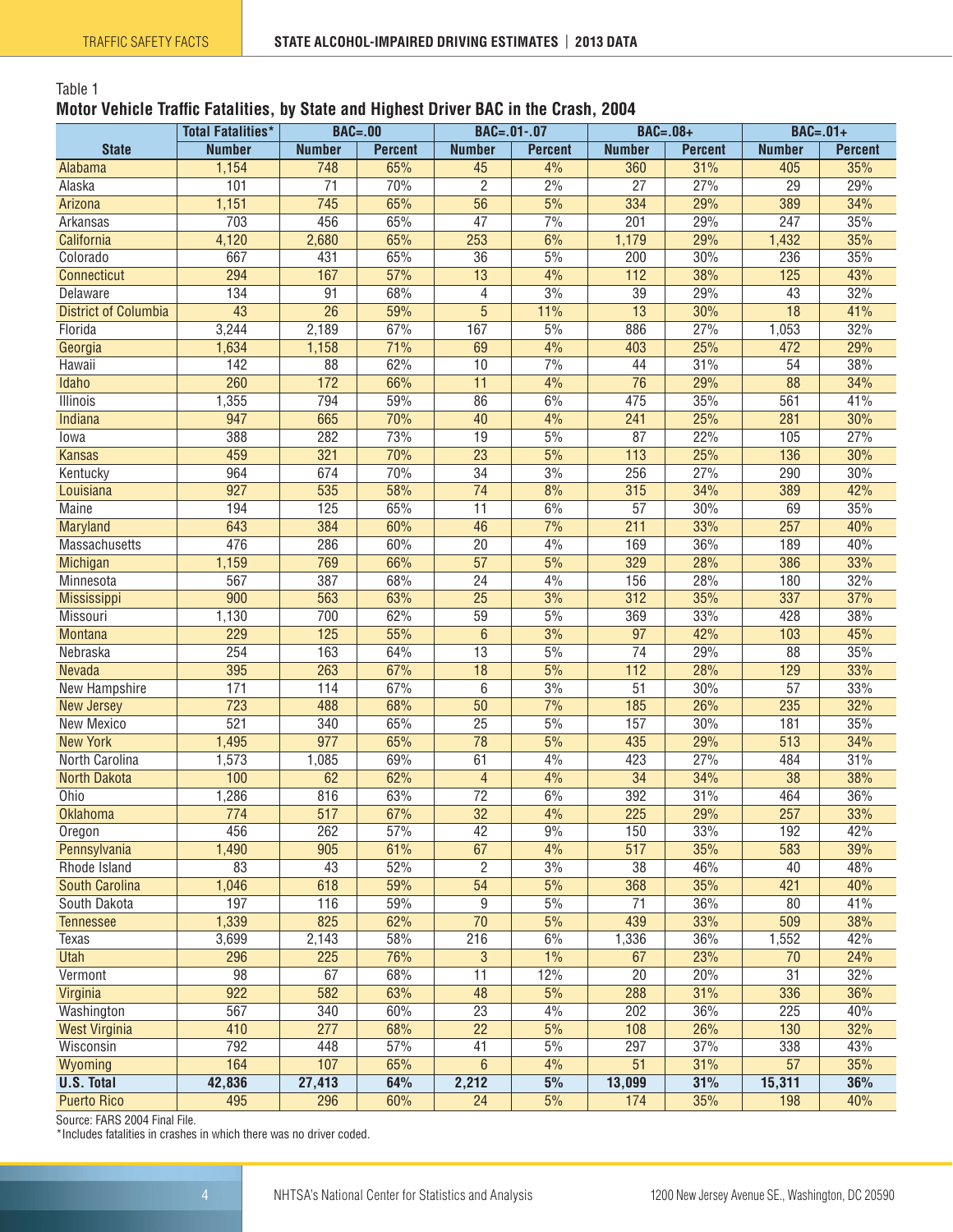#### <span id="page-4-0"></span>Table 2 **Motor Vehicle Traffic Fatalities, by State and Highest Driver BAC in the Crash, 2013**

|                             | <b>Total Fatalities*</b> |                  | <b>BAC=.00</b> |                 | <b>BAC=.01-.07</b> |                  | $BAC=.08+$     | $BAC=.01+$       |                |
|-----------------------------|--------------------------|------------------|----------------|-----------------|--------------------|------------------|----------------|------------------|----------------|
| <b>State</b>                | <b>Number</b>            | <b>Number</b>    | <b>Percent</b> | <b>Number</b>   | <b>Percent</b>     | <b>Number</b>    | <b>Percent</b> | <b>Number</b>    | <b>Percent</b> |
| Alabama                     | 852                      | 543              | 64%            | 48              | 6%                 | 260              | 31%            | 308              | 36%            |
| Alaska                      | $\overline{51}$          | $\overline{34}$  | 66%            | 1               | 3%                 | $\overline{15}$  | 30%            | $\overline{16}$  | 32%            |
| Arizona                     | 849                      | 574              | 68%            | 43              | 5%                 | 219              | 26%            | $\overline{262}$ | 31%            |
| Arkansas                    | 483                      | $\overline{324}$ | 67%            | $\overline{34}$ | 7%                 | 123              | 25%            | 156              | 32%            |
| California                  | 3,000                    | 1,963            | 65%            | 158             | $\frac{5\%}{10}$   | 867              | 29%            | 1,025            | 34%            |
| Colorado                    | 481                      | $\overline{309}$ | 64%            | $\overline{28}$ | 6%                 | 142              | 30%            | 170              | 35%            |
| Connecticut                 | 276                      | 145              | 52%            | $\overline{17}$ | 6%                 | 114              | 41%            | $\overline{132}$ | 48%            |
| Delaware                    | 99                       | $\overline{57}$  | 57%            | 4               | 4%                 | $\overline{38}$  | 39%            | 43               | 43%            |
| <b>District of Columbia</b> | $\overline{20}$          | $\overline{13}$  | 67%            | $\overline{0}$  | 2%                 | $6\phantom{.}6$  | 31%            | $\overline{7}$   | 33%            |
| Florida                     | 2,407                    | 1,607            | 67%            | 115             | 5%                 | 676              | 28%            | 790              | 33%            |
| Georgia                     | 1,179                    | 824              | 70%            | $\overline{52}$ | 4%                 | 297              | 25%            | 349              | 30%            |
| Hawaii                      | 102                      | $\overline{57}$  | 56%            | $\overline{12}$ | 12%                | 33               | 33%            | 45               | 44%            |
| Idaho                       | $\overline{214}$         | 138              | 64%            | $\overline{15}$ | 7%                 | $\overline{58}$  | 27%            | $\overline{73}$  | 34%            |
| Illinois                    | 991                      | 601              | 61%            | 67              | 7%                 | 322              | 32%            | 389              | 39%            |
| Indiana                     | 783                      | 541              | 69%            | 43              | 6%                 | 198              | 25%            | 241              | 31%            |
| lowa                        | $\overline{317}$         | 204              | 64%            | 10              | 3%                 | 103              | 32%            | $\overline{113}$ | 36%            |
| <b>Kansas</b>               | 350                      | 230              | 66%            | $\overline{18}$ | 5%                 | 102              | 29%            | 119              | 34%            |
| Kentucky                    | 638                      | 444              | 70%            | $\overline{26}$ | 4%                 | 167              | 26%            | 193              | 30%            |
| Louisiana                   | 703                      | 427              | 61%            | $\overline{39}$ | 5%                 | 234              | 33%            | 272              | 39%            |
| <b>Maine</b>                | 145                      | 91               | 63%            | $\overline{12}$ | 8%                 | 42               | 29%            | 54               | 37%            |
| <b>Maryland</b>             | 465                      | 289              | 62%            | $\overline{34}$ | 7%                 | 141              | 30%            | $\overline{175}$ | 38%            |
| Massachusetts               | 326                      | 179              | 55%            | $\overline{24}$ | 7%                 | 118              | 36%            | 142              | 44%            |
| Michigan                    | 947                      | 638              | 67%            | $\overline{54}$ | 6%                 | 255              | 27%            | 309              | 33%            |
| Minnesota                   | 387                      | 272              | 70%            | $\overline{20}$ | 5%                 | 95               | 25%            | 115              | 30%            |
| Mississippi                 | 613                      | $\overline{372}$ | 61%            | $\overline{30}$ | $\frac{5\%}{10}$   | $\overline{210}$ | 34%            | 240              | 39%            |
| Missouri                    | 757                      | 468              | 62%            | $\overline{39}$ | 5%                 | 248              | 33%            | 287              | 38%            |
| <b>Montana</b>              | 229                      | 125              | 55%            | 12              | 5%                 | $\overline{92}$  | 40%            | 104              | 45%            |
| Nebraska                    | 211                      | 136              | 65%            | 10              | 5%                 | 60               | 28%            | $\overline{70}$  | 33%            |
| Nevada                      | $\overline{262}$         | 168              | 64%            | $\overline{15}$ | 6%                 | $\overline{79}$  | 30%            | 94               | 36%            |
| New Hampshire               | 135                      | 83               | 61%            | 7               | 5%                 | $\overline{46}$  | 34%            | 52               | 39%            |
| <b>New Jersey</b>           | 542                      | 358              | 66%            | $\overline{38}$ | 7%                 | 146              | 27%            | 184              | 34%            |
| New Mexico                  | 310                      | 192              | 62%            | $\overline{25}$ | 8%                 | 93               | 30%            | 118              | 38%            |
| <b>New York</b>             | 1,199                    | 756              | 63%            | $\overline{78}$ | 6%                 | 364              | 30%            | 442              | 37%            |
| North Carolina              | 1,289                    | 858              | 67%            | $\overline{57}$ | 4%                 | 371              | 29%            | 428              | 33%            |
| <b>North Dakota</b>         | 148                      | 73               | 49%            | 12              | 8%                 | 62               | 42%            | 73               | 49%            |
| Ohio                        | 989                      | 664              | 67%            | $\overline{51}$ | 5%                 | 271              | 27%            | 322              | 33%            |
| <b>Oklahoma</b>             | 678                      | 472              | 70%            | $\overline{37}$ | $\overline{5\%}$   | 170              | 25%            | $\overline{206}$ | 30%            |
| Oregon                      | 313                      | 189              | 61%            | 17              | 5%                 | 105              | 33%            | 122              | 39%            |
| Pennsylvania                | 1,208                    | 774              | 64%            | 64              | 5%                 | 368              | 30%            | 431              | 36%            |
| Rhode Island                | 65                       | $\overline{37}$  | 57%            | 4               | 6%                 | $\overline{24}$  | 38%            | $\overline{28}$  | 43%            |
| <b>South Carolina</b>       | 767                      | 379              | 49%            | 49              | 6%                 | 335              | 44%            | 384              | 50%            |
| South Dakota                | 135                      | 85               | 63%            | $\overline{7}$  | 5%                 | 41               | 31%            | 48               | 36%            |
| <b>Tennessee</b>            | 995                      | 666              | 67%            | $\overline{51}$ | 5%                 | 277              | 28%            | 327              | 33%            |
| <b>Texas</b>                | 3,382                    | 1,829            | 54%            | 213             | 6%                 | 1,337            | 40%            | 1,550            | 46%            |
| <b>Utah</b>                 | 220                      | $\overline{175}$ | 79%            | 6               | 3%                 | $\overline{38}$  | 17%            | 44               | 20%            |
| Vermont                     | 69                       | 45               | 66%            | 5               | 8%                 | 18               | 27%            | 24               | 34%            |
| Virginia                    | 740                      | 435              | 59%            | 48              | 6%                 | 254              | 34%            | 302              | 41%            |
| Washington                  | 436                      | 267              | 61%            | $\overline{20}$ | 4%                 | 149              | 34%            | 169              | 39%            |
| <b>West Virginia</b>        | 332                      | 220              | 66%            | $\overline{21}$ | 6%                 | 91               | 27%            | 112              | 34%            |
| Wisconsin                   | 543                      | 329              | 61%            | $\overline{32}$ | 6%                 | 178              | 33%            | 210              | 39%            |
| Wyoming                     | 87                       | 58               | 67%            | $\overline{4}$  | 5%                 | $\overline{25}$  | 29%            | $\overline{29}$  | 33%            |
| <b>U.S. Total</b>           | 32,719                   | 20,713           | 63%            | 1,820           | 6%                 | 10,076           | 31%            | 11,896           | 36%            |
| <b>Puerto Rico</b>          | 344                      | 185              | 54%            | $\overline{31}$ | 9%                 | 127              | 37%            | 158              | 46%            |

Source: FARS 2013 Annual Report File (ARF).

\*Includes fatalities in crashes in which there was no driver coded.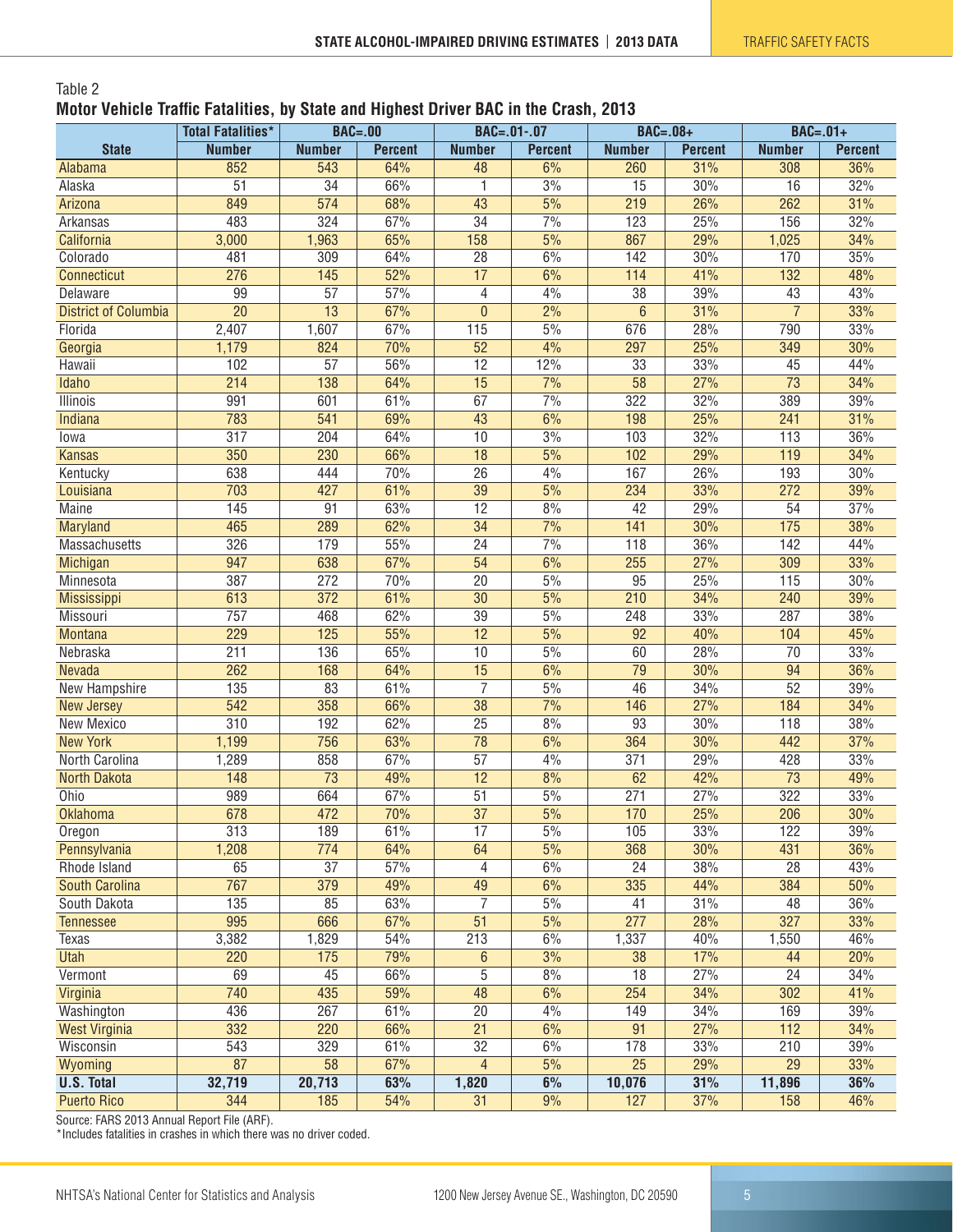#### <span id="page-5-0"></span>Table 3 **Drivers Involved in Fatal Crashes, by State and BAC of the Driver, 2004**

|                             | <b>Total</b>            | $BAC = .00$     |                |                 | $BAC = .01-.07$  | $BAC = .08+$    |                | $BAC = .01+$     |                |
|-----------------------------|-------------------------|-----------------|----------------|-----------------|------------------|-----------------|----------------|------------------|----------------|
| <b>State</b>                | <b>Drivers Involved</b> | <b>Number</b>   | <b>Percent</b> | <b>Number</b>   | <b>Percent</b>   | <b>Number</b>   | <b>Percent</b> | <b>Number</b>    | <b>Percent</b> |
| Alabama                     | 1,535                   | 1,151           | 75%            | 47              | 3%               | 337             | 22%            | 385              | 25%            |
| Alaska                      | 140                     | 111             | 79%            | 3               | 2%               | $\overline{27}$ | 19%            | $\overline{29}$  | 21%            |
| Arizona                     | 1,506                   | 1,151           | 76%            | $\overline{54}$ | 4%               | 302             | 20%            | 355              | 24%            |
| Arkansas                    | 924                     | 703             | 76%            | 44              | 5%               | 178             | 19%            | 222              | 24%            |
| California                  | 5,639                   | 4,282           | 76%            | 263             | 5%               | 1,094           | 19%            | 1,357            | 24%            |
| Colorado                    | 951                     | 733             | 77%            | 33              | 3%               | 186             | 20%            | 218              | 23%            |
| Connecticut                 | 413                     | 286             | 69%            | 15              | 4%               | 113             | 27%            | 127              | 31%            |
| Delaware                    | 193                     | 153             | 79%            | 5               | 2%               | $\overline{35}$ | 18%            | 40               | 21%            |
| <b>District of Columbia</b> | 69                      | $\overline{50}$ | 73%            | $\overline{5}$  | 8%               | $\overline{14}$ | 20%            | $\overline{19}$  | 27%            |
| Florida                     | 4,575                   | 3,560           | 78%            | 180             | 4%               | 835             | 18%            | 1,015            | 22%            |
| Georgia                     | 2,351                   | 1,917           | 82%            | 72              | 3%               | 362             | 15%            | 434              | 18%            |
| Hawaii                      | 187                     | 136             | 73%            | 10              | 5%               | 41              | 22%            | 51               | 27%            |
| Idaho                       | 338                     | 254             | 75%            | 13              | 4%               | $\overline{72}$ | 21%            | 85               | 25%            |
| <b>Illinois</b>             | 1,893                   | 1,375           | 73%            | 88              | 5%               | 429             | 23%            | $\overline{518}$ | 27%            |
| Indiana                     | 1,343                   | 1,088           | 81%            | 40              | 3%               | 214             | 16%            | 255              | 19%            |
| lowa                        | 545                     | 448             | 82%            | 19              | 4%               | 78              | 14%            | 98               | 18%            |
| <b>Kansas</b>               | 617                     | 497             | 81%            | $\overline{21}$ | 3%               | 99              | 16%            | 120              | 19%            |
| Kentucky                    | 1,312                   | 1,052           | 80%            | $\overline{33}$ | 2%               | 228             | 17%            | 260              | 20%            |
| Louisiana                   | 1,299                   | 932             | 72%            | $\overline{77}$ | 6%               | 290             | 22%            | 367              | 28%            |
| Maine                       | 256                     | 190             | 74%            | 12              | 4%               | 55              | 21%            | 66               | 26%            |
| Maryland                    | 870                     | 638             | 73%            | 39              | 4%               | 193             | 22%            | 232              | 27%            |
| Massachusetts               | 616                     | 428             | 69%            | $\overline{22}$ | 4%               | 166             | 27%            | 188              | 31%            |
| Michigan                    | 1,672                   | 1,298           | 78%            | 63              | 4%               | 311             | 19%            | 374              | 22%            |
| Minnesota                   | 808                     | 638             | 79%            | $\overline{25}$ | 3%               | 145             | 18%            | 170              | 21%            |
| Mississippi                 | 1,136                   | 824             | 73%            | $\overline{24}$ | $\frac{2\%}{\ }$ | 288             | 25%            | $\overline{312}$ | 27%            |
| Missouri                    | 1,489                   | 1,085           | 73%            | 60              | 4%               | 343             | 23%            | 404              | 27%            |
| Montana                     | $\overline{273}$        | 177             | 65%            | $\overline{7}$  | 2%               | 89              | 33%            | 96               | 35%            |
| Nebraska                    | 350                     | 267             | 76%            | 13              | 4%               | 70              | 20%            | 83               | 24%            |
| Nevada                      | 529                     | 400             | 76%            | 18              | 3%               | 111             | 21%            | 129              | 24%            |
| New Hampshire               | 235                     | 178             | 76%            | 8               | 3%               | 50              | 21%            | $\overline{57}$  | 24%            |
| <b>New Jersey</b>           | 1,074                   | 842             | 78%            | 53              | 5%               | 180             | 17%            | 232              | 22%            |
| <b>New Mexico</b>           | 628                     | 487             | 78%            | 17              | 3%               | 123             | 20%            | 141              | 22%            |
| <b>New York</b>             | 2,000                   | 1,516           | 76%            | 79              | 4%               | 405             | 20%            | 484              | 24%            |
| North Carolina              | 2,174                   | 1,732           | 80%            | 58              | 3%               | 384             | 18%            | 442              | 20%            |
| North Dakota                | $\overline{135}$        | 96              | 71%            | $\overline{4}$  | 3%               | $\overline{34}$ | 25%            | $\overline{39}$  | 29%            |
| Ohio                        | 1,811                   | 1,379           | 76%            | 68              | 4%               | 364             | 20%            | 432              | 24%            |
| <b>Oklahoma</b>             | 1,006                   | 779             | 77%            | $\overline{32}$ | 3%               | 195             | 19%            | $\overline{227}$ | 23%            |
| Oregon                      | 584                     | 429             | 73%            | 32              | 5%               | 124             | 21%            | 155              | 27%            |
| Pennsylvania                | 2,101                   | 1,551           | 74%            | 64              | 3%               | 486             | 23%            | 550              | 26%            |
| Rhode Island                | 115                     | 77              | 67%            | $\overline{c}$  | 2%               | 36              | 31%            | 38               | 33%            |
| South Carolina              | 1,349                   | 965             | 72%            | 50              | 4%               | 334             | 25%            | 384              | 28%            |
| South Dakota                | 232                     | 169             | 73%            | 8               | 4%               | 55              | 24%            | 63               | 27%            |
| <b>Tennessee</b>            | 1,788                   | 1,331           | 74%            | 65              | 4%               | 392             | 22%            | 457              | 26%            |
| Texas                       | 5,040                   | 3,572           | 71%            | 228             | $5\%$            | 1,241           | 25%            | 1,469            | 29%            |
| Utah                        | 372                     | 308             | 83%            | 3               | 1%               | 61              | 16%            | 64               | 17%            |
| Vermont                     | 125                     | 95              | 76%            | 11              | 9%               | 19              | 15%            | 30               | 24%            |
| Virginia                    | 1,206                   | 899             | 75%            | 48              | 4%               | 260             | 22%            | 307              | 25%            |
| Washington                  | 750                     | 542             | 72%            | $\overline{24}$ | 3%               | 184             | 25%            | 208              | 28%            |
| <b>West Virginia</b>        | 561                     | 434             | 77%            | 21              | 4%               | 106             | 19%            | 127              | 23%            |
| Wisconsin                   | 1,072                   | 755             | 70%            | 45              | 4%               | 273             | 25%            | 317              | 30%            |
| Wyoming                     | 208                     | 154             | 74%            | $\overline{7}$  | 3%               | 48              | 23%            | 54               | 26%            |
| <b>U.S. Total</b>           | 58,395                  | 44,111          | 76%            | 2,226           | 4%               | 12,057          | 21%            | 14,284           | 24%            |
| <b>Puerto Rico</b>          | 625                     | 433             | 69%            | 30              | 5%               | 163             | 26%            | 192              | 31%            |

Source: FARS 2004 Final File.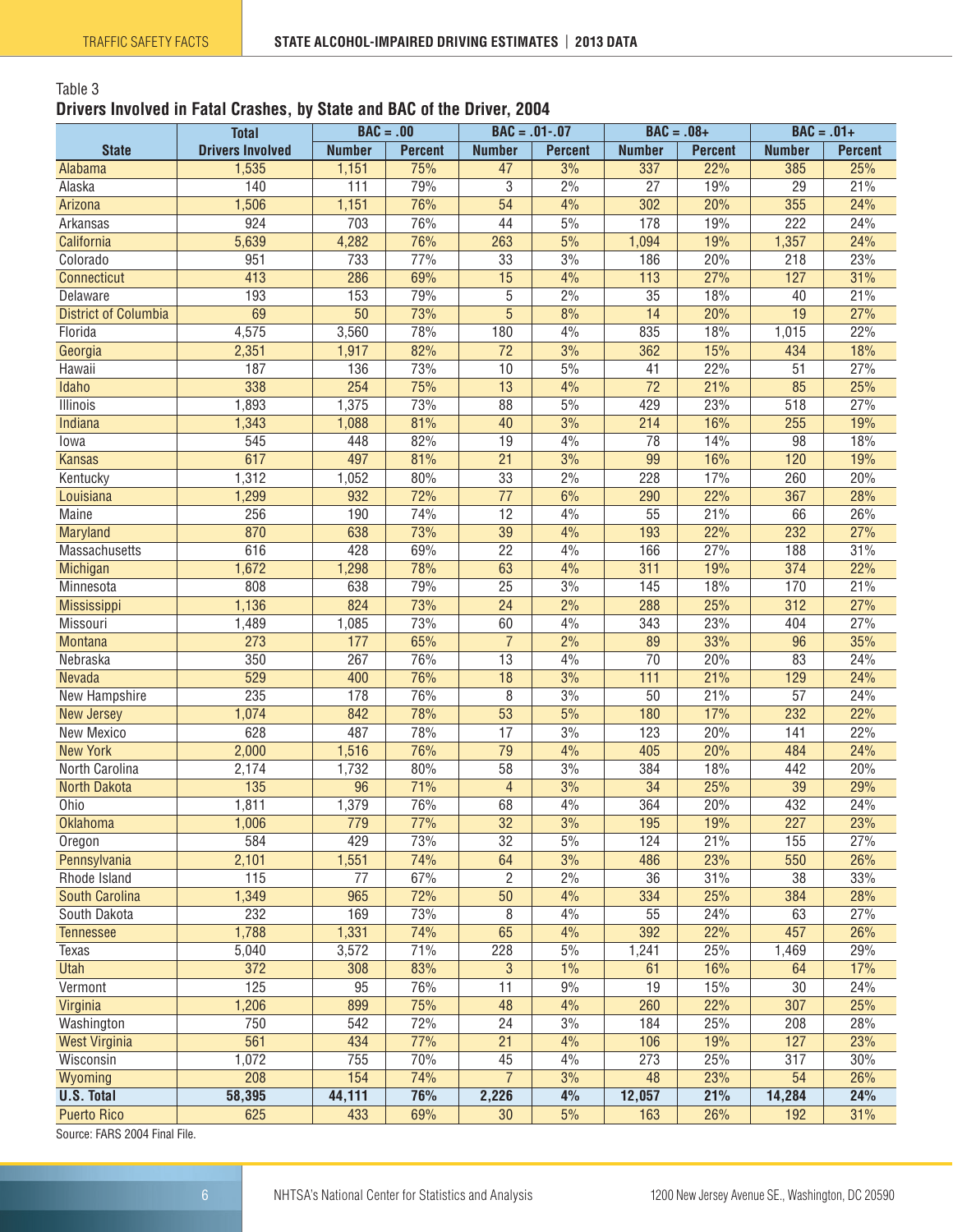#### <span id="page-6-0"></span>Table 4 **Drivers Involved in Fatal Crashes, by State and BAC of the Driver, 2013**

|                             | <b>Total</b>            | $BAC = .00$     |                |                  | $BAC = .01-.07$  | $BAC = .08+$     |                | $BAC = .01+$     |                |
|-----------------------------|-------------------------|-----------------|----------------|------------------|------------------|------------------|----------------|------------------|----------------|
| <b>State</b>                | <b>Drivers Involved</b> | <b>Number</b>   | <b>Percent</b> | <b>Number</b>    | <b>Percent</b>   | <b>Number</b>    | <b>Percent</b> | <b>Number</b>    | <b>Percent</b> |
| Alabama                     | 1,113                   | 826             | 74%            | 45               | 4%               | 241              | 22%            | 287              | 26%            |
| Alaska                      | 66                      | $\overline{51}$ | 77%            | 1                | 2%               | 14               | 21%            | $\overline{15}$  | 23%            |
| Arizona                     | 1,153                   | 906             | 79%            | 41               | 4%               | $\overline{205}$ | 18%            | $\overline{247}$ | 21%            |
| Arkansas                    | 632                     | 484             | 77%            | $\overline{30}$  | 5%               | 117              | 19%            | 148              | 23%            |
| California                  | 4,087                   | 3,132           | 77%            | 157              | 4%               | 798              | 20%            | 955              | 23%            |
| Colorado                    | 627                     | 473             | 75%            | 25               | 4%               | 129              | 21%            | 154              | 25%            |
| Connecticut                 | 369                     | 246             | 67%            | 16               | 4%               | 108              | 29%            | 124              | 33%            |
| Delaware                    | 150                     | 107             | 71%            | 4                | 3%               | 39               | 26%            | 43               | 29%            |
| <b>District of Columbia</b> | $\overline{31}$         | $\overline{24}$ | 79%            | $\mathbf{0}$     | 1%               | $\,6\,$          | 20%            | $\overline{7}$   | 21%            |
| Florida                     | 3,344                   | 2,589           | 77%            | 118              | 4%               | 638              | 19%            | 756              | 23%            |
| Georgia                     | 1,621                   | 1,298           | 80%            | 53               | 3%               | 270              | 17%            | 323              | 20%            |
| Hawaii                      | 123                     | 83              | 67%            | $\boldsymbol{9}$ | 7%               | 31               | 25%            | 40               | 33%            |
| <b>Idaho</b>                | 273                     | 203             | 75%            | 13               | $\overline{5\%}$ | $\overline{57}$  | 21%            | $\overline{70}$  | 25%            |
| <b>Illinois</b>             | 1,345                   | 975             | 72%            | 69               | 5%               | 301              | 22%            | 370              | 28%            |
| Indiana                     | 1,089                   | 860             | 79%            | 43               | 4%               | 186              | 17%            | 229              | 21%            |
| lowa                        | 433                     | 330             | 76%            | $\overline{11}$  | 2%               | $\overline{92}$  | 21%            | 103              | 24%            |
| <b>Kansas</b>               | 469                     | 348             | 74%            | $\overline{20}$  | 4%               | 102              | 22%            | 122              | 26%            |
| Kentucky                    | 873                     | 687             | 79%            | 25               | 3%               | 161              | 18%            | 186              | 21%            |
| Louisiana                   | 955                     | 695             | 73%            | 40               | 4%               | 220              | 23%            | 260              | 27%            |
| <b>Maine</b>                | 189                     | 138             | 73%            | $\overline{12}$  | 6%               | 40               | 21%            | $\overline{52}$  | 27%            |
| Maryland                    | 645                     | 476             | 74%            | $\overline{37}$  | 6%               | $\overline{132}$ | 20%            | 169              | 26%            |
| Massachusetts               | 413                     | 273             | 66%            | $\overline{27}$  | 6%               | 114              | 27%            | 140              | 34%            |
| <b>Michigan</b>             | 1,356                   | 1,069           | 79%            | 53               | 4%               | 234              | 17%            | 287              | 21%            |
| Minnesota                   | 559                     | 446             | 80%            | $\overline{23}$  | 4%               | 90               | 16%            | 113              | 20%            |
| Mississippi                 | $\overline{779}$        | 548             | 70%            | $\overline{28}$  | 4%               | 203              | 26%            | 232              | 30%            |
| Missouri                    | 992                     | 736             | 74%            | 40               | 4%               | 215              | 22%            | 256              | 26%            |
| Montana                     | 266                     | 177             | 66%            | 10               | 4%               | 80               | 30%            | 89               | 34%            |
| Nebraska                    | 275                     | 209             | 76%            | 11               | 4%               | 56               | 20%            | 66               | 24%            |
| Nevada                      | $\overline{372}$        | 279             | 75%            | 14               | 4%               | 79               | 21%            | 93               | 25%            |
|                             | 168                     |                 | 70%            |                  | 4%               | 43               | 26%            | 50               | 30%            |
| New Hampshire               |                         | 118             |                | 7                | 5%               |                  | 19%            |                  | 24%            |
| <b>New Jersey</b>           | 748                     | 570             | 76%            | $\overline{39}$  |                  | 140              |                | 178              |                |
| New Mexico                  | 389                     | 281             | 72%            | 24               | $6\%$            | 84               | 22%            | 108              | 28%            |
| <b>New York</b>             | 1,568                   | 1,135           | 72%            | 81               | 5%               | 352              | 22%            | 433              | 28%            |
| North Carolina              | 1,750                   | 1,355           | 77%            | 60               | 3%               | 335              | 19%            | 395              | 23%            |
| <b>North Dakota</b>         | 213                     | 145             | 68%            | $\overline{11}$  | $\frac{5\%}{10}$ | $\overline{57}$  | 27%            | 68               | 32%            |
| Ohio                        | 1,477                   | 1,180           | 80%            | 46               | 3%               | 251              | 17%            | 297              | 20%            |
| Oklahoma                    | 969                     | 781             | 81%            | $\overline{35}$  | 4%               | 153              | 16%            | 188              | 19%            |
| Oregon                      | 419                     | 296             | 71%            | 20               | $5\%$            | 103              | 25%            | 123              | 29%            |
| Pennsylvania                | 1,688                   | 1,267           | 75%            | 63               | 4%               | 359              | 21%            | 421              | 25%            |
| Rhode Island                | 83                      | 55              | 66%            | 5                | 6%               | 23               | 28%            | 28               | 34%            |
| South Carolina              | 1,027                   | 653             | 64%            | 50               | 5%               | 325              | 32%            | 374              | 36%            |
| South Dakota                | 182                     | 140             | 77%            | 6                | 3%               | 36               | 20%            | 42               | 23%            |
| <b>Tennessee</b>            | 1,390                   | 1,091           | 78%            | 48               | 3%               | 252              | 18%            | 300              | 22%            |
| Texas                       | 4,611                   | 3,084           | 67%            | 242              | 5%               | 1,285            | 28%            | 1,527            | 33%            |
| <b>Utah</b>                 | 287                     | 244             | 85%            | 6                | 2%               | 37               | 13%            | 43               | 15%            |
| Vermont                     | 89                      | 66              | 74%            | 6                | 6%               | 17               | 20%            | $\overline{23}$  | 26%            |
| Virginia                    | 992                     | 716             | 72%            | 45               | 4%               | 232              | 23%            | 277              | 28%            |
| Washington                  | 593                     | 432             | 73%            | 20               | 3%               | 141              | 24%            | 161              | 27%            |
| <b>West Virginia</b>        | 430                     | 324             | 75%            | 21               | 5%               | 85               | 20%            | 106              | 25%            |
| Wisconsin                   | 796                     | 588             | 74%            | 35               | 4%               | 173              | 22%            | 208              | 26%            |
| Wyoming                     | 106                     | 81              | 76%            | $\overline{4}$   | 4%               | 21               | 20%            | 25               | 24%            |
| <b>U.S. Total</b>           | 44,574                  | 33,267          | 75%            | 1,846            | 4%               | 9,461            | 21%            | 11,307           | 25%            |
| <b>Puerto Rico</b>          | 429                     | 279             | 65%            | $\overline{28}$  | 7%               | 122              | 28%            | 150              | 35%            |
| EADO 0010 ADE               |                         |                 |                |                  |                  |                  |                |                  |                |

Source: FARS 2013 ARF.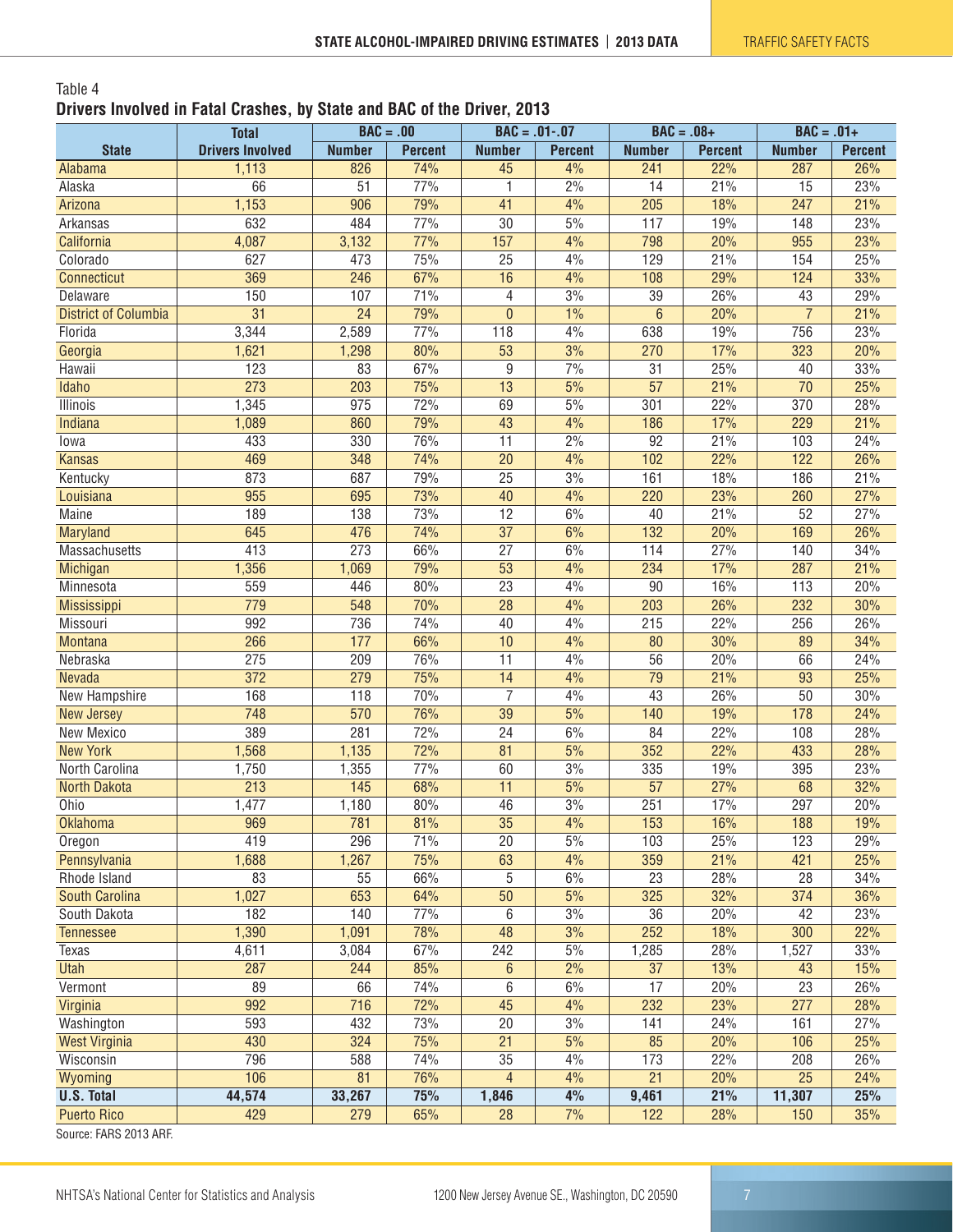## <span id="page-7-0"></span>Table 5 **BAC Test Status for Drivers Involved in Fatal Traffic Crashes, by State, 2004 and 2013**

|                             |                         |                                  | 2004<br>2013   |                      |                                  |                |  |
|-----------------------------|-------------------------|----------------------------------|----------------|----------------------|----------------------------------|----------------|--|
|                             | <b>Total</b>            | <b>Tested With Known Results</b> |                | <b>Total Drivers</b> | <b>Tested With Known Results</b> |                |  |
| <b>State</b>                | <b>Drivers Involved</b> | <b>Number</b>                    | <b>Percent</b> | <b>Involved</b>      | <b>Number</b>                    | <b>Percent</b> |  |
| Alabama                     | 1,535                   | 153                              | 10%            | 1,113                | 516                              | 46%            |  |
| Alaska                      | 140                     | $\overline{59}$                  | 42%            | 66                   | 47                               | 71%            |  |
| Arizona                     | 1,506                   | 356                              | 24%            | 1,153                | 652                              | 57%            |  |
| Arkansas                    | 924                     | 608                              | 66%            | 632                  | 436                              | 69%            |  |
| California                  | 5,639                   | 2,760                            | 49%            | 4,087                | 1,883                            | 46%            |  |
| Colorado                    | 951                     | 334                              | 35%            | 627                  | 276                              | 44%            |  |
| <b>Connecticut</b>          | 413                     | 162                              | 39%            | 369                  | 134                              | 36%            |  |
| Delaware                    | 193                     | 91                               | 47%            | 150                  | 45                               | 30%            |  |
| <b>District of Columbia</b> | 69                      | $\overline{35}$                  | 51%            | $\overline{31}$      | $\overline{15}$                  | 48%            |  |
| Florida                     | 4,575                   | 1,710                            | 37%            | 3,344                | 1,383                            | 41%            |  |
| Georgia                     | 2,351                   | 831                              | 35%            | 1,621                | 669                              | 41%            |  |
| Hawaii                      | 187                     | 121                              | 65%            | 123                  | $\overline{81}$                  | 66%            |  |
| Idaho                       | 338                     | 185                              | 55%            | 273                  | 136                              | 50%            |  |
| <b>Illinois</b>             | 1,893                   | 983                              | 52%            | 1,345                | 754                              | 56%            |  |
| Indiana                     | 1,343                   | 965                              | 72%            | 1,089                | 682                              | 63%            |  |
| lowa                        | 545                     | 181                              | 33%            | 433                  | 174                              | 40%            |  |
| <b>Kansas</b>               | 617                     | 308                              | 50%            | 469                  | 302                              | 64%            |  |
| Kentucky                    | 1,312                   | 568                              | 43%            | 873                  | 524                              | 60%            |  |
| Louisiana                   | 1,299                   | 619                              | 48%            | 955                  | 544                              | 57%            |  |
| <b>Maine</b>                | 256                     | $\overline{205}$                 | 80%            | 189                  | 161                              | 85%            |  |
| Maryland                    | 870                     | $\overline{412}$                 | 47%            | 645                  | $\overline{262}$                 | 41%            |  |
| Massachusetts               | 616                     | $\overline{96}$                  | 16%            | 413                  | 146                              | 35%            |  |
| Michigan                    | 1,672                   | 819                              | 49%            | 1,356                | 654                              | 48%            |  |
| Minnesota                   | 808                     | 602                              | 75%            | 559                  | 306                              | 55%            |  |
| <b>Mississippi</b>          | 1,136                   | 389                              | 34%            | 779                  | 229                              | 29%            |  |
| Missouri                    | 1,489                   | 801                              | 54%            | 992                  | 722                              | 73%            |  |
| <b>Montana</b>              | 273                     | 196                              | 72%            | 266                  | 225                              | 85%            |  |
| Nebraska                    | 350                     | 287                              | 82%            | 275                  | 211                              | 77%            |  |
| Nevada                      | 529                     | 280                              | 53%            | $\overline{372}$     | 197                              | 53%            |  |
| New Hampshire               | 235                     | $\overline{143}$                 | 61%            | 168                  | 137                              | 82%            |  |
| <b>New Jersey</b>           | 1,074                   | 567                              | 53%            | 748                  | 400                              | 53%            |  |
| <b>New Mexico</b>           | 628                     | 326                              | 52%            | 389                  | 143                              | 37%            |  |
| <b>New York</b>             | 2,000                   | 491                              | 25%            | 1,568                | 589                              | 38%            |  |
| North Carolina              | 2,174                   | 967                              | 44%            | 1,750                | 805                              | 46%            |  |
| <b>North Dakota</b>         | 135                     | $\overline{70}$                  | 52%            | 213                  | 135                              | 63%            |  |
| Ohio                        | 1,811                   | 1,178                            | 65%            | 1,477                | 661                              | 45%            |  |
| <b>Oklahoma</b>             | 1,006                   | 485                              | 48%            | 969                  | 638                              | 66%            |  |
| Oregon                      | 584                     | 349                              | 60%            | 419                  | 275                              | 66%            |  |
| Pennsylvania                | 2,101                   | 980                              | 47%            | 1,688                | 829                              | 49%            |  |
| Rhode Island                | 115                     | $\overline{47}$                  | 41%            | 83                   | $\overline{36}$                  | 43%            |  |
| <b>South Carolina</b>       | 1,349                   | 1,084                            | 80%            | 1,027                | 460                              | 45%            |  |
| South Dakota                | 232                     | 176                              | 76%            | 182                  | 144                              | 79%            |  |
| <b>Tennessee</b>            | 1,788                   | 595                              | 33%            | 1,390                | 674                              | 48%            |  |
| <b>Texas</b>                | 5,040                   | 1,801                            | 36%            | 4,611                | 1,569                            | 34%            |  |
| <b>Utah</b>                 | $\overline{372}$        | $\overline{227}$                 | 61%            | 287                  | 150                              | 52%            |  |
| Vermont                     | 125                     | 91                               | 73%            | 89                   | 56                               | 63%            |  |
| Virginia                    | 1,206                   | 319                              | 26%            | 992                  | 267                              | 27%            |  |
| Washington                  | 750                     | 392                              | 52%            | 593                  | 301                              | 51%            |  |
| <b>West Virginia</b>        | 561                     | 277                              | 49%            | 430                  | 238                              | 55%            |  |
| Wisconsin                   | 1,072                   | 701                              | 65%            | 796                  | 603                              | 76%            |  |
| Wyoming                     | 208                     | 108                              | 52%            | 106                  | 59                               | 56%            |  |
| <b>U.S. Total</b>           | 58,395                  | 26,490                           | 45%            | 44,574               | 21,535                           | 48%            |  |
| <b>Puerto Rico</b>          | 625                     | 397                              | 64%            | 429                  | 336                              | 78%            |  |
| $0.0001$ $F$<br>and more    |                         |                                  |                |                      |                                  |                |  |

Source: FARS 2004 Final File, 2013 ARF.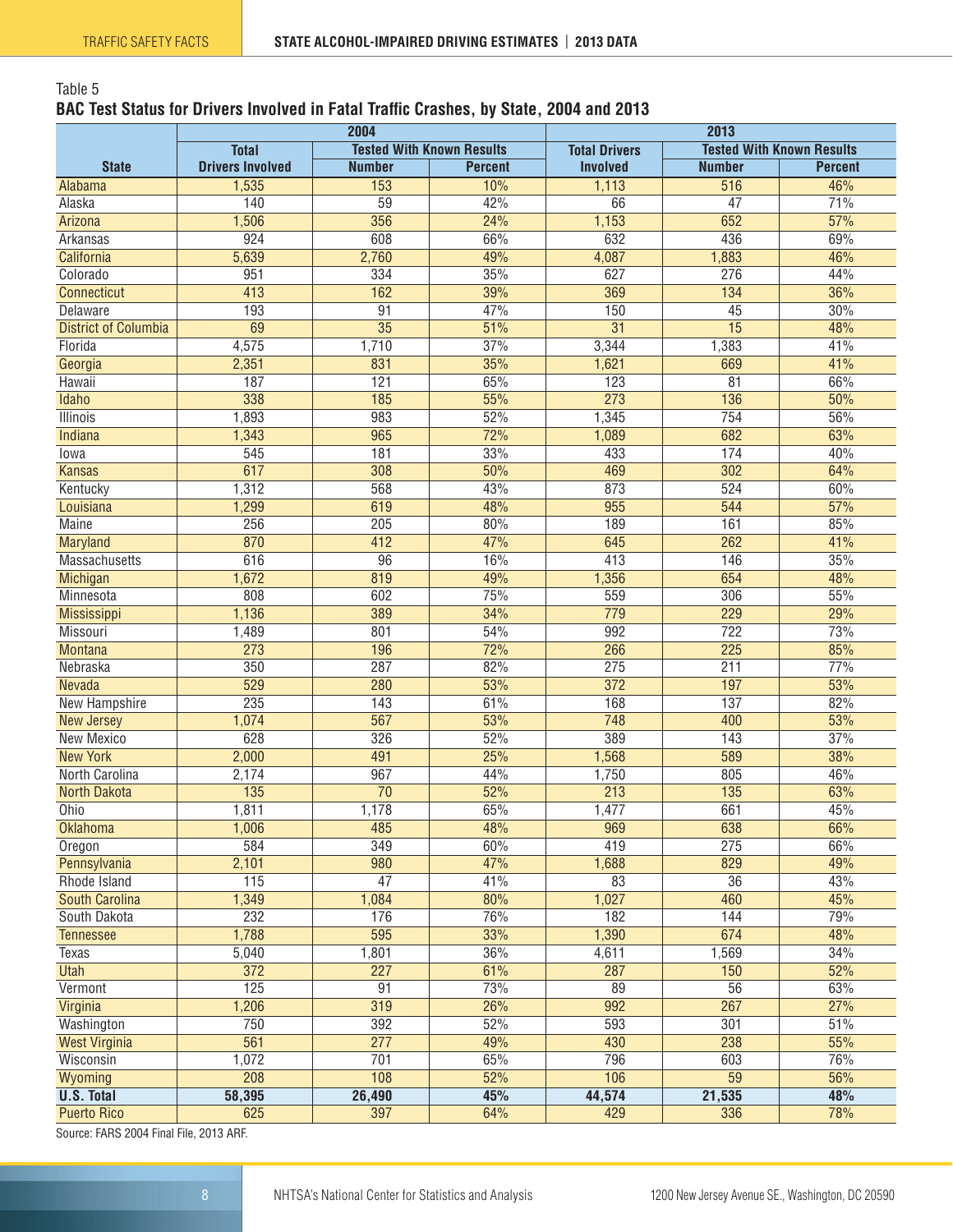#### <span id="page-8-0"></span>Table 6 **Driver Fatalities, by State and BAC Test Status, 2004**

|                                                    |                          | <b>Tested With</b>   |                | <b>Tested With</b> |                        |                   |                |                          |                |
|----------------------------------------------------|--------------------------|----------------------|----------------|--------------------|------------------------|-------------------|----------------|--------------------------|----------------|
|                                                    | <b>Total</b>             | <b>Known Results</b> |                |                    | <b>Unknown Results</b> | <b>Not Tested</b> |                | <b>Unknown if Tested</b> |                |
| <b>State</b>                                       | <b>Driver Fatalities</b> | <b>Number</b>        | <b>Percent</b> | <b>Number</b>      | <b>Percent</b>         | <b>Number</b>     | <b>Percent</b> | <b>Number</b>            | <b>Percent</b> |
| Alabama                                            | 798                      | 82                   | 10%            | 261                | 33%                    | 317               | 40%            | 138                      | 17%            |
| Alaska                                             | $\overline{72}$          | $\overline{24}$      | 33%            | 5                  | 7%                     | 43                | 60%            | $\mathbf{0}$             | 0%             |
| Arizona                                            | 609                      | 299                  | 49%            | 88                 | 14%                    | $\overline{27}$   | 4%             | 195                      | 32%            |
| Arkansas                                           | 472                      | 365                  | 77%            | 0                  | $0\%$                  | 107               | 23%            | 0                        | 0%             |
| California                                         | 2,294                    | 2,056                | 90%            | $\overline{25}$    | 1%                     | 212               | 9%             | $\mathbf{1}$             | 0%             |
| Colorado                                           | 400                      | 251                  | 63%            | $\overline{23}$    | 6%                     | 47                | 12%            | $\overline{79}$          | 20%            |
| Connecticut                                        | 202                      | 119                  | 59%            | $\overline{5}$     | 2%                     | 10                | 5%             | 68                       | 34%            |
| Delaware                                           | 83                       | 56                   | 67%            | $\overline{3}$     | 4%                     | $\overline{24}$   | 29%            | 0                        | 0%             |
| <b>District of Columbia</b>                        | $\overline{25}$          | $\overline{21}$      | 84%            | $\overline{0}$     | $0\%$                  | $\overline{2}$    | 8%             | $\overline{2}$           | 8%             |
| Florida                                            | 1,910                    | 1,171                | 61%            | 54                 | 3%                     | 684               | 36%            | 1                        | 0%             |
| Georgia                                            | 1,064                    | 516                  | 48%            | 109                | 10%                    | 439               | 41%            | $\mathbf{0}$             | 0%             |
| Hawaii                                             | $\overline{74}$          | 69                   | 93%            | 4                  | 5%                     | 0                 | 0%             | $\mathbf{1}$             | 1%             |
| Idaho                                              | 165                      | 127                  | 77%            | $\overline{5}$     | 3%                     | $\overline{31}$   | 19%            | $\overline{2}$           | 1%             |
| Illinois                                           | 844                      | 755                  | 89%            | 1                  | 0%                     | 85                | 10%            | 3                        | 0%             |
| <b>Indiana</b>                                     | 642                      | 466                  | 73%            | 15                 | 2%                     | 161               | 25%            | $\theta$                 | $0\%$          |
| lowa                                               | 255                      | 86                   | 34%            | 10                 | 4%                     | 159               | 62%            | $\mathbf{0}$             | 0%             |
| <b>Kansas</b>                                      | 310                      | 162                  | 52%            | $\overline{3}$     | $1\%$                  | 145               | 47%            | $\theta$                 | 0%             |
| Kentucky                                           | 674                      | 384                  | 57%            | $\overline{17}$    | 3%                     | $\overline{273}$  | 41%            | $\mathbf 0$              | 0%             |
| Louisiana                                          | 584                      | 258                  | 44%            | $\overline{241}$   | 41%                    | $\overline{40}$   | 7%             | $\overline{45}$          | 8%             |
| <b>Maine</b>                                       | 138                      | 120                  | 87%            | $\overline{0}$     | 0%                     | $\overline{18}$   | 13%            | 0                        | 0%             |
| Maryland                                           | 389                      | 332                  | 85%            | $\overline{2}$     | 1%                     | $\overline{38}$   | 10%            | $\overline{17}$          | 4%             |
| Massachusetts                                      | 292                      | 93                   | 32%            | 108                | 37%                    | $\overline{35}$   | 12%            | 56                       | 19%            |
| Michigan                                           | 712                      | 485                  | 68%            | $\overline{24}$    | 3%                     | 203               | 29%            | $\mathbf{0}$             | 0%             |
| Minnesota                                          | 389                      | 333                  | 86%            | 4                  | 1%                     | $\overline{42}$   | 11%            | 10                       | 3%             |
| <b>Mississippi</b>                                 | 652                      | 285                  | 44%            | $\overline{1}$     | 0%                     | 365               | 56%            | $\overline{1}$           | 0%             |
| Missouri                                           | 754                      | 620                  | 82%            | 3                  | 0%                     | 86                | 11%            | 45                       | 6%             |
| <b>Montana</b>                                     | 160                      | 134                  | 84%            | $\overline{5}$     | 3%                     | $\overline{18}$   | 11%            | $\overline{3}$           | 2%             |
| Nebraska                                           | $\overline{171}$         | 150                  | 88%            | $\overline{0}$     | 0%                     | $\overline{21}$   | 12%            | $\mathbf{0}$             | 0%             |
| Nevada                                             | 230                      | 179                  | 78%            | $\overline{2}$     | 1%                     | 49                | 21%            | $\theta$                 | 0%             |
| New Hampshire                                      | 118                      | 115                  | 97%            | 0                  | 0%                     | $\overline{c}$    | 2%             | 1                        | 1%             |
| New Jersey                                         | 425                      | 363                  | 85%            | $\overline{0}$     | $0\%$                  | 62                | 15%            | $\theta$                 | 0%             |
| New Mexico                                         | $\overline{277}$         | 245                  | 88%            | 16                 | 6%                     | $\overline{13}$   | 5%             | $\overline{3}$           | 1%             |
| <b>New York</b>                                    | 830                      | 431                  | 52%            | $\overline{3}$     | $0\%$                  | $\overline{25}$   | 3%             | 371                      | 45%            |
| North Carolina                                     | 1,016                    | 956                  | 94%            | $\overline{56}$    | 6%                     | 4                 | 0%             | $\mathbf{0}$             | $0\%$          |
| <b>North Dakota</b>                                | $\overline{75}$          | 62                   | 83%            | $\mathbf{0}$       | 0%                     | 13                | 17%            | $\mathbf{0}$             | 0%             |
| Ohio                                               | 860                      | 759                  | 88%            | $\overline{2}$     | 0%                     | 99                | 12%            | $\mathbf 0$              | 0%             |
| <b>Oklahoma</b>                                    | 485                      | 412                  | 85%            | $\pmb{0}$          | $0\%$                  | $\overline{71}$   | 15%            | $\overline{c}$           | 0%             |
| Oregon                                             | 283                      | 244                  | 86%            | $\overline{25}$    | 9%                     | 13                | 5%             | $\mathbf{1}$             | 0%             |
| Pennsylvania                                       | 1,000                    | 806                  | 81%            | $\overline{113}$   | 11%                    | 59                | 6%             | $\overline{22}$          | 2%             |
| Rhode Island                                       | 55                       | 47                   | 85%            | 0                  | $0\%$                  | 8                 | 15%            | 0                        | $0\%$          |
| <b>South Carolina</b>                              | 701                      | 563                  | 80%            | 44                 | 6%                     | $\overline{94}$   | 13%            | $\overline{0}$           | 0%             |
| South Dakota                                       | 129                      | 102                  | 79%            | $\overline{5}$     | 4%                     | 19                | 15%            | $\mathbf 3$              | 2%             |
| <b>Tennessee</b>                                   | $\overline{924}$         | 356                  | 39%            | 324                | 35%                    | 244               | 26%            | $\mathbf{0}$             | $0\%$          |
| Texas                                              | 2,193                    | 1,201                | 55%            | 83                 | 4%                     | 860               | 39%            | 49                       | 2%             |
| <b>Utah</b>                                        | 173                      | 114                  | 66%            | 1                  | 1%                     | $\overline{58}$   | 34%            | $\pmb{0}$                | $0\%$          |
| Vermont                                            | 66                       | 63                   | 95%            | $\overline{0}$     | 0%                     | $\overline{2}$    | 3%             | 1                        | 2%             |
| Virginia                                           | 606                      | 310                  | 51%            | $\overline{3}$     | 0%                     | $\overline{55}$   | 9%             | 238                      | 39%            |
| Washington                                         | 354                      | 304                  | 86%            | $\overline{2}$     | $1\%$                  | $\overline{27}$   | 8%             | $\overline{21}$          | 6%             |
| <b>West Virginia</b>                               | 280                      | 246                  | 88%            | $\mathbf{1}$       | $0\%$                  | 31                | 11%            | $\overline{2}$           | $1\%$          |
| Wisconsin                                          | 556                      | 502                  | 90%            | 0                  | 0%                     | 47                | 8%             | 7                        | 1%             |
| Wyoming                                            | 101                      | 76                   | 75%            | $\pmb{0}$          | $0\%$                  | 23                | 23%            | $\overline{2}$           | 2%             |
| <b>U.S. Total</b>                                  | 26,871                   | 18,275               | 68%            | 1,696              | 6%                     | 5,510             | 21%            | 1,390                    | 5%             |
| <b>Puerto Rico</b><br>Course: EADC 2004 Final File | 221                      | 180                  | 81%            | 4                  | 2%                     | 37                | 17%            | $\mathbf{0}$             | $0\%$          |

Source: FARS 2004 Final File.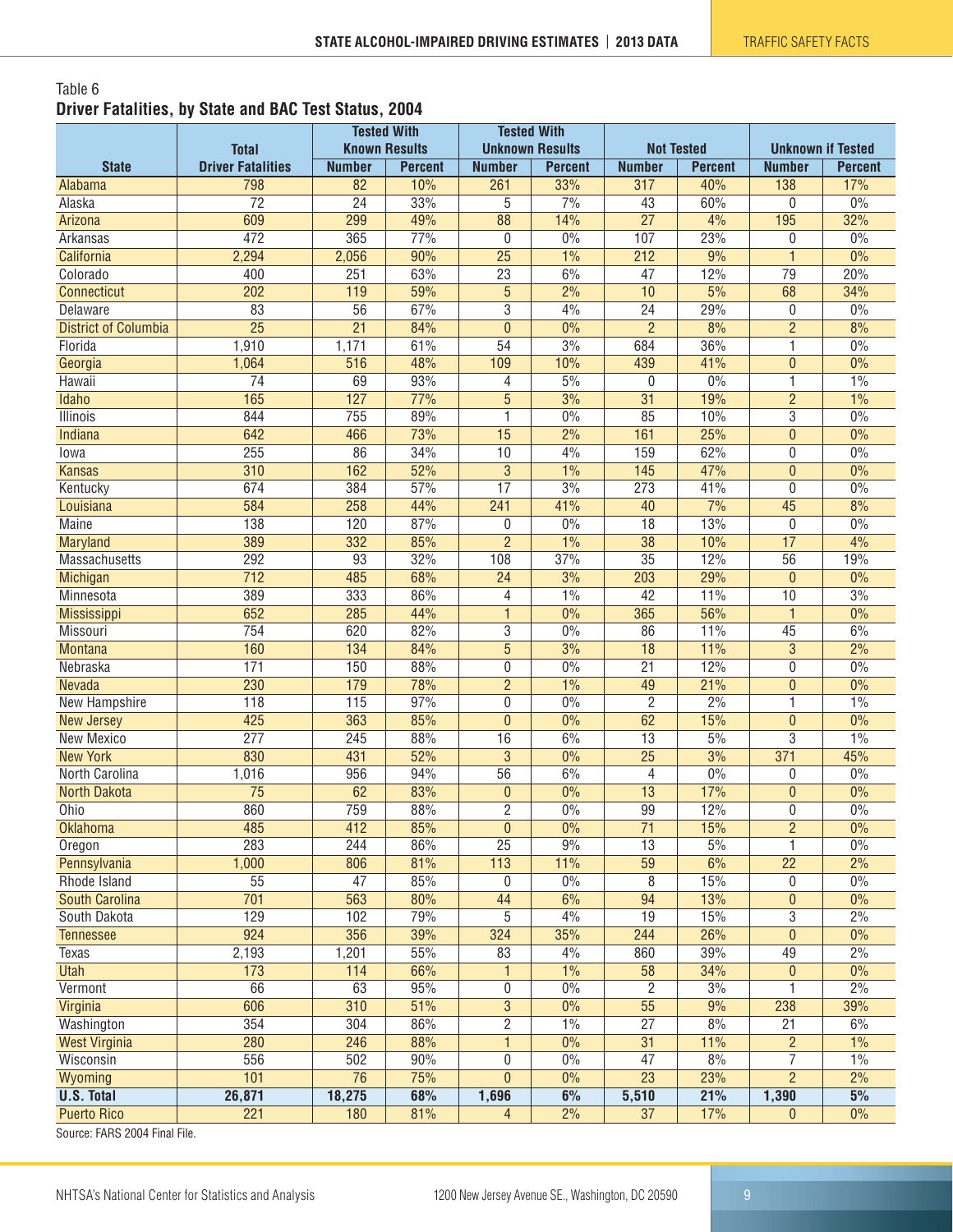#### <span id="page-9-0"></span>Table 7 **Driver Fatalities, by State and BAC Test Status, 2013**

|                                     |                                          | <b>Tested With</b><br><b>Known Results</b> |                | <b>Tested With</b><br><b>Unknown Results</b> |                | <b>Not Tested</b> |                  | <b>Unknown if Tested</b> |                 |
|-------------------------------------|------------------------------------------|--------------------------------------------|----------------|----------------------------------------------|----------------|-------------------|------------------|--------------------------|-----------------|
| <b>State</b>                        | <b>Total</b><br><b>Driver Fatalities</b> | <b>Number</b>                              | <b>Percent</b> | <b>Number</b>                                | <b>Percent</b> | <b>Number</b>     | <b>Percent</b>   | <b>Number</b>            | <b>Percent</b>  |
|                                     | 613                                      | 331                                        | 54%            | $\overline{74}$                              | 12%            | 203               | 33%              | 5                        | 1%              |
| Alabama<br>Alaska                   | $\overline{37}$                          | $\overline{28}$                            | 76%            | 0                                            | 0%             | 9                 | 24%              | 0                        | 0%              |
| Arizona                             | 471                                      | 392                                        | 83%            | $\mathbf{1}$                                 | 0%             | $\overline{53}$   | 11%              | $\overline{25}$          | 5%              |
| Arkansas                            | 328                                      | 238                                        | 73%            | 0                                            | 0%             | 42                | 13%              | 48                       | 15%             |
| California                          | 1,569                                    | 1,226                                      | 78%            | $\overline{3}$                               | 0%             | 121               | 8%               | 219                      | 14%             |
| Colorado                            | 315                                      | 247                                        | 78%            | $\overline{13}$                              | 4%             | $\overline{55}$   | 17%              | 0                        | 0%              |
| <b>Connecticut</b>                  | 183                                      | 83                                         | 45%            | $\bf{0}$                                     | 0%             | $\overline{13}$   | 7%               | 87                       | 48%             |
| Delaware                            | $\overline{56}$                          | $\overline{34}$                            | 61%            | 1                                            | 2%             | $\overline{20}$   | 36%              | 1                        | 2%              |
| <b>District of Columbia</b>         | $\overline{9}$                           | $\overline{6}$                             | 67%            | $\overline{2}$                               | 22%            | $\overline{0}$    | 0%               | $\mathbf{1}$             | 11%             |
| Florida                             | 1,391                                    | 1,005                                      | 72%            | 0                                            | 0%             | 253               | 18%              | 133                      | 10%             |
| Georgia                             | $\overline{722}$                         | 439                                        | 61%            | $\overline{7}$                               | 1%             | 276               | 38%              | $\pmb{0}$                | 0%              |
| Hawaii                              | $\overline{58}$                          | $\overline{50}$                            | 86%            | 0                                            | 0%             | $\overline{2}$    | 3%               | 6                        | 10%             |
| Idaho                               | 148                                      | $\overline{79}$                            | 53%            | $\overline{27}$                              | 18%            | 41                | 28%              | $\mathbf{1}$             | 1%              |
| Illinois                            | 629                                      | 544                                        | 86%            | $\overline{25}$                              | 4%             | 60                | 10%              | 0                        | 0%              |
| Indiana                             | 527                                      | 322                                        | 61%            | $\overline{26}$                              | 5%             | 179               | 34%              | $\overline{0}$           | 0%              |
| lowa                                | 233                                      | 116                                        | 50%            | 4                                            | 2%             | 112               | 48%              | 1                        | 0%              |
| <b>Kansas</b>                       | 250                                      | 164                                        | 66%            | $\overline{0}$                               | 0%             | 54                | 22%              | $\overline{32}$          | 13%             |
| Kentucky                            | 453                                      | 356                                        | 79%            | 0                                            | 0%             | 94                | 21%              | 3                        | 1%              |
| Louisiana                           | 474                                      | 246                                        | 52%            | 144                                          | 30%            | $\overline{49}$   | 10%              | $\overline{35}$          | $\frac{7\%}{ }$ |
| <b>Maine</b>                        | 109                                      | 96                                         | 88%            | $\overline{3}$                               | 3%             | 1                 | 1%               | 9                        | 8%              |
| Maryland                            | 270                                      | 230                                        | 85%            | $\overline{0}$                               | 0%             | $\overline{6}$    | 2%               | $\overline{34}$          | 13%             |
| Massachusetts                       | 200                                      | 142                                        | 71%            | 4                                            | 2%             | 4                 | 2%               | $\overline{50}$          | 25%             |
| <b>Michigan</b>                     | 606                                      | 360                                        | 59%            | 45                                           | 7%             | 132               | 22%              | 69                       | 11%             |
| Minnesota                           | 258                                      | $\overline{222}$                           | 86%            | 0                                            | 0%             | $\overline{20}$   | 8%               | $\overline{16}$          | 6%              |
| Mississippi                         | 438                                      | 186                                        | 42%            | 16                                           | 4%             | 215               | 49%              | $\overline{21}$          | 5%              |
| Missouri                            | 523                                      | 436                                        | 83%            | 5                                            | 1%             | 82                | 16%              | 0                        | 0%              |
| <b>Montana</b>                      | 149                                      | $\overline{131}$                           | 88%            | $\mathbf{0}$                                 | 0%             | $\overline{18}$   | 12%              | $\pmb{0}$                | 0%              |
| Nebraska                            | 137                                      | 105                                        | 77%            | 0                                            | 0%             | $\overline{32}$   | 23%              | 0                        | 0%              |
| <b>Nevada</b>                       | 142                                      | $\overline{135}$                           | 95%            | $\overline{3}$                               | 2%             | $\overline{3}$    | 2%               | 1                        | 1%              |
| New Hampshire                       | 101                                      | 93                                         | 92%            | 0                                            | 0%             | $\overline{8}$    | 8%               | $\boldsymbol{0}$         | 0%              |
| <b>New Jersey</b>                   | 304                                      | 258                                        | 85%            | $\overline{0}$                               | 0%             | 45                | 15%              | $\overline{1}$           | 0%              |
| <b>New Mexico</b>                   | 166                                      | 123                                        | 74%            | $\overline{2}$                               | 1%             | $\overline{26}$   | 16%              | 15                       | 9%              |
| <b>New York</b>                     | 636                                      | 532                                        | 84%            | $\mathbf{0}$                                 | 0%             | $\overline{12}$   | $\frac{2\%}{\ }$ | $\overline{92}$          | 14%             |
| North Carolina                      | 886                                      | $\overline{741}$                           | 84%            | 0                                            | 0%             | 134               | 15%              | $\overline{11}$          | 1%              |
| <b>North Dakota</b>                 | 117                                      | 104                                        | 89%            | $\mathbf{1}$                                 | 1%             | $\overline{12}$   | 10%              | $\pmb{0}$                | 0%              |
| Ohio                                | 690                                      | 544                                        | 79%            | 6                                            | 1%             | 140               | 20%              | 0                        | 0%              |
| <b>Oklahoma</b>                     | 451                                      | 402                                        | 89%            | $\boldsymbol{0}$                             | 0%             | 49                | 11%              | 0                        | 0%              |
| Oregon                              | 204                                      | 184                                        | 90%            | 0                                            | 0%             | $\overline{17}$   | 8%               | $\overline{3}$           | 1%              |
| Pennsylvania                        | 837                                      | 621                                        | 74%            | 85                                           | 10%            | 103               | 12%              | $\overline{28}$          | 3%              |
| Rhode Island                        | 41                                       | 34                                         | 83%            | 0                                            | 0%             | 7                 | 17%              | 0                        | $0\%$           |
| <b>South Carolina</b>               | 535                                      | 430                                        | 80%            | 6                                            | $1\%$          | 95                | 18%              | $\overline{4}$           | $1\%$           |
| South Dakota                        | 100                                      | 87                                         | 87%            | $\overline{c}$                               | 2%             | 10                | 10%              | 1                        | 1%              |
| <b>Tennessee</b>                    | $\overline{715}$                         | 378                                        | 53%            | $\pmb{0}$                                    | $0\%$          | 268               | 37%              | 69                       | 10%             |
| Texas                               | 2,132                                    | 1,156                                      | 54%            | 0                                            | $0\%$          | 855               | 40%              | 121                      | 6%              |
| <b>Utah</b>                         | $\overline{135}$                         | $\overline{92}$                            | 68%            | $\pmb{0}$                                    | $0\%$          | 43                | 32%              | $\pmb{0}$                | 0%              |
| Vermont                             | 46                                       | 41                                         | 89%            | $\overline{0}$                               | 0%             | 4                 | 9%               | 1                        | 2%              |
| Virginia                            | 509                                      | 264                                        | 52%            | $6\phantom{a}$                               | 1%             | $\overline{55}$   | 11%              | 184                      | 36%             |
| Washington                          | 271                                      | 245                                        | 90%            | 1                                            | 0%             | $\overline{21}$   | 8%               |                          | 1%              |
| <b>West Virginia</b>                | 242                                      | 228                                        | 94%            | $\overline{3}$                               | 1%             | $6\overline{6}$   | 2%               | 4<br>$\overline{5}$      | 2%              |
| Wisconsin                           | 396                                      | 361                                        | 91%            | 0                                            | 0%             | 31                | 8%               | 4                        | 1%              |
| Wyoming                             | 59                                       | $\overline{38}$                            | 64%            | $\overline{0}$                               | $0\%$          | 19                | 32%              | $\overline{2}$           | 3%              |
| <b>U.S. Total</b>                   | 20,871                                   | 14,905                                     | 71%            | 515                                          | 2%             |                   | 20%              |                          | 6%              |
|                                     |                                          |                                            |                |                                              |                | 4,109             |                  | 1,342                    |                 |
| <b>Puerto Rico</b><br>FADO 0040 ADE | 179                                      | 171                                        | 96%            | $\mathbf{0}$                                 | $0\%$          | 8                 | 4%               | 0                        | $0\%$           |

Source: FARS 2013 ARF.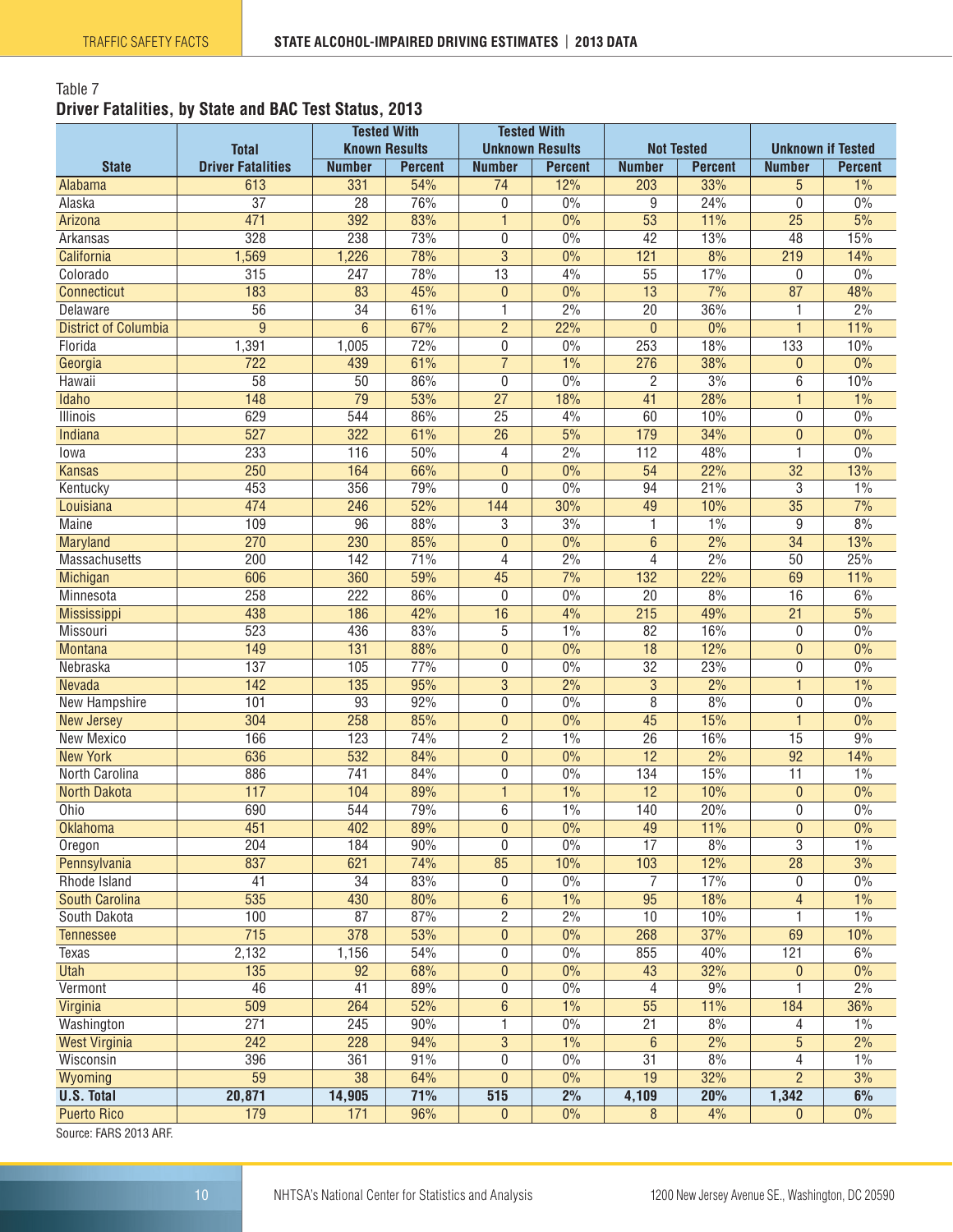#### <span id="page-10-0"></span>Table 8 **Surviving Drivers Involved in Fatal Crashes, by State and BAC Test Status, 2004**

|                                                    | <b>Total</b>             | <b>Tested With Known</b><br><b>Results</b> |                | <b>Tested With Unknown</b><br><b>Results</b> |                   | <b>Not Tested</b> |                | <b>Unknown if Tested</b> |                |
|----------------------------------------------------|--------------------------|--------------------------------------------|----------------|----------------------------------------------|-------------------|-------------------|----------------|--------------------------|----------------|
| <b>State</b>                                       | <b>Surviving Drivers</b> | <b>Number</b>                              | <b>Percent</b> | <b>Number</b>                                | <b>Percent</b>    | <b>Number</b>     | <b>Percent</b> | <b>Number</b>            | <b>Percent</b> |
| Alabama                                            | 737                      | $\overline{71}$                            | 10%            | 140                                          | 19%               | 422               | 57%            | 104                      | 14%            |
| Alaska                                             | 68                       | $\overline{35}$                            | 51%            | 1                                            | 1%                | 32                | 47%            | 0                        | 0%             |
| Arizona                                            | 897                      | $\overline{57}$                            | 6%             | $\overline{55}$                              | 6%                | 519               | 58%            | 266                      | 30%            |
| Arkansas                                           | 452                      | 243                                        | 54%            | $\boldsymbol{0}$                             | $0\%$             | 209               | 46%            | 0                        | 0%             |
| California                                         | 3,345                    | 704                                        | 21%            | 66                                           | 2%                | 2,527             | 76%            | $\overline{48}$          | 1%             |
| Colorado                                           | 551                      | 83                                         | 15%            | $\overline{17}$                              | 3%                | 409               | 74%            | 42                       | 8%             |
| Connecticut                                        | 211                      | 43                                         | 20%            | $\overline{6}$                               | 3%                | 117               | 55%            | 45                       | 21%            |
| Delaware                                           | 110                      | $\overline{35}$                            | 32%            | 1                                            | 1%                | $\overline{73}$   | 66%            | 1                        | 1%             |
| <b>District of Columbia</b>                        | 44                       | $\overline{14}$                            | 32%            | $\mathbf{1}$                                 | 2%                | $\overline{28}$   | 64%            | 1                        | 2%             |
| Florida                                            | 2,665                    | 539                                        | 20%            | 79                                           | 3%                | 2,045             | 77%            | $\overline{2}$           | 0%             |
| Georgia                                            | 1,287                    | 315                                        | 24%            | $\overline{57}$                              | 4%                | 915               | 71%            | $\overline{0}$           | 0%             |
| Hawaii                                             | 113                      | $\overline{52}$                            | 46%            | $\overline{7}$                               | 6%                | 54                | 48%            | 0                        | 0%             |
| <b>Idaho</b>                                       | $\overline{173}$         | 58                                         | 34%            | $\overline{2}$                               | 1%                | 113               | 65%            | $\overline{0}$           | $0\%$          |
| Illinois                                           | 1,049                    | 228                                        | 22%            | 9                                            | 1%                | 808               | 77%            | 4                        | 0%             |
| <b>Indiana</b>                                     | 701                      | 499                                        | 71%            | 12                                           | 2%                | 190               | 27%            | 0                        | 0%             |
| lowa                                               | 290                      | 95                                         | 33%            | 6                                            | 2%                | 189               | 65%            | 0                        | 0%             |
| <b>Kansas</b>                                      | 307                      | 146                                        | 48%            | $\mathbf{0}$                                 | 0%                | 161               | 52%            | $\pmb{0}$                | 0%             |
| Kentucky                                           | 638                      | 184                                        | 29%            | 14                                           | 2%                | 440               | 69%            | 0                        | 0%             |
| Louisiana                                          | 715                      | 361                                        | 50%            | 140                                          | 20%               | 183               | 26%            | $\overline{31}$          | 4%             |
| <b>Maine</b>                                       | 118                      | 85                                         | 72%            | 0                                            | 0%                | $\overline{33}$   | 28%            | 0                        | 0%             |
| <b>Maryland</b>                                    | 481                      | $\overline{80}$                            | 17%            | $\overline{15}$                              | 3%                | 378               | 79%            | $\overline{8}$           | 2%             |
| Massachusetts                                      | 324                      | $\overline{3}$                             | 1%             | 6                                            | 2%                | 295               | 91%            | $\overline{20}$          | 6%             |
| Michigan                                           | 960                      | 334                                        | 35%            | 59                                           | 6%                | 567               | 59%            | 0                        | 0%             |
| Minnesota                                          | 419                      | 269                                        | 64%            | 4                                            | 1%                | 117               | 28%            | 29                       | 7%             |
| <b>Mississippi</b>                                 | 484                      | 104                                        | 21%            | 3                                            | 1%                | 376               | 78%            | $\mathbf{1}$             | 0%             |
| Missouri                                           | 735                      | 181                                        | 25%            | 10                                           | 1%                | 529               | 72%            | 15                       | 2%             |
| <b>Montana</b>                                     | 113                      | 62                                         | 55%            | $\boldsymbol{6}$                             | 5%                | 40                | 35%            | $\overline{5}$           | 4%             |
| Nebraska                                           | 179                      | 137                                        | 77%            | $\overline{0}$                               | 0%                | $\overline{42}$   | 23%            | 0                        | 0%             |
| Nevada                                             | 299                      | 101                                        | 34%            | $\overline{6}$                               | $\frac{2\%}{2\%}$ | 192               | 64%            | $\pmb{0}$                | 0%             |
| New Hampshire                                      | 117                      | $\overline{28}$                            | 24%            | $\overline{0}$                               | 0%                | 89                | 76%            | $\boldsymbol{0}$         | 0%             |
| <b>New Jersey</b>                                  | 649                      | 204                                        | 31%            | $\overline{1}$                               | 0%                | 444               | 68%            | $\overline{0}$           | 0%             |
| New Mexico                                         | 351                      | 81                                         | 23%            | $\overline{24}$                              | 7%                | 236               | 67%            | 10                       | 3%             |
| <b>New York</b>                                    | 1,170                    | 60                                         | 5%             | $\overline{3}$                               | 0%                | $\overline{55}$   | 5%             | 1,052                    | 90%            |
| North Carolina                                     | 1,158                    | $\overline{11}$                            | 1%             | 102                                          | 9%                | 1,040             | 90%            | 5                        | 0%             |
| <b>North Dakota</b>                                | 60                       | 8                                          | 13%            | 1                                            | 2%                | $\overline{51}$   | 85%            | 0                        | 0%             |
| Ohio                                               | 951                      | 419                                        | 44%            | 1                                            | 0%                | 530               | 56%            | 1                        | 0%             |
| <b>Oklahoma</b>                                    | 521                      | 73                                         | 14%            | 21                                           | 4%                | 423               | 81%            | $\overline{4}$           | 1%             |
| Oregon                                             | 301                      | 105                                        | 35%            | 9                                            | 3%                | 187               | 62%            | 0                        | $0\%$          |
| Pennsylvania                                       | 1,101                    | 174                                        | 16%            | $\overline{115}$                             | 10%               | 773               | 70%            | $\overline{39}$          | 4%             |
| Rhode Island                                       | 60                       | $\boldsymbol{0}$                           | $0\%$          | 3                                            | 5%                | 53                | 88%            | $\overline{4}$           | 7%             |
| <b>South Carolina</b>                              | 648                      | 521                                        | 80%            | $\overline{74}$                              | 11%               | 53                | 8%             | $\overline{0}$           | 0%             |
| South Dakota                                       | 103                      | $\overline{74}$                            | 72%            | 1                                            | 1%                | $\overline{27}$   | 26%            | 1                        | 1%             |
| <b>Tennessee</b>                                   | 864                      | 239                                        | 28%            | 215                                          | 25%               | 410               | 47%            | $\overline{0}$           | 0%             |
| Texas                                              | 2,847                    | 600                                        | 21%            | 129                                          | 5%                | 2,065             | 73%            | 53                       | 2%             |
| <b>Utah</b>                                        | 199                      | 113                                        | 57%            | 1                                            | 1%                | 85                | 43%            | $\pmb{0}$                | $0\%$          |
| Vermont                                            | 59                       | $\overline{28}$                            | 47%            | $\overline{0}$                               | 0%                | $\overline{25}$   | 42%            | $6\overline{6}$          | 10%            |
| Virginia                                           | 600                      | $\overline{9}$                             | 2%             | 14                                           | 2%                | 503               | 84%            | $\overline{74}$          | 12%            |
| Washington                                         | 396                      | 88                                         | 22%            | 7                                            | 2%                | 292               | 74%            | 9                        | 2%             |
| <b>West Virginia</b>                               | 281                      | $\overline{31}$                            | 11%            | 13                                           | 5%                | 236               | 84%            | 1                        | $0\%$          |
| Wisconsin                                          | 516                      | 199                                        | 39%            | 0                                            | $0\%$             | 317               | 61%            | 0                        | $0\%$          |
| Wyoming                                            | 107                      | $\overline{32}$                            | 30%            | $\mathbf{1}$                                 | $1\%$             | 73                | 68%            | 1                        | 1%             |
| <b>U.S. Total</b>                                  | 31,524                   | 8,215                                      | 26%            | 1,457                                        | 5%                | 19,970            | 63%            | 1,882                    | 6%             |
| <b>Puerto Rico</b><br>Course: FADC 0004 Final File | 404                      | 217                                        | 54%            | 13                                           | 3%                | 174               | 43%            | $\mathbf 0$              | $0\%$          |

Source: FARS 2004 Final File.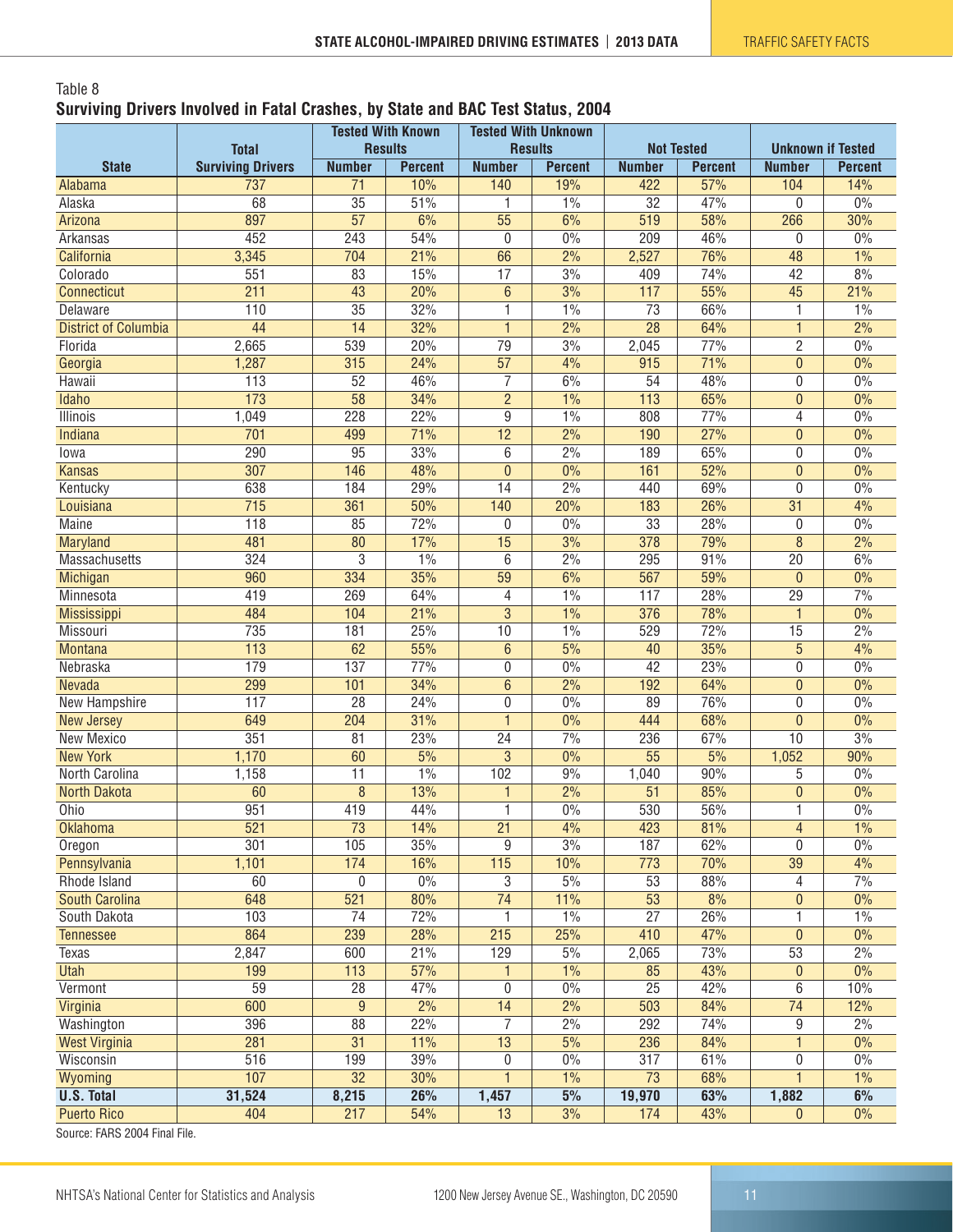#### <span id="page-11-0"></span>Table 9 **Surviving Drivers Involved in Fatal Crashes, by State and BAC Test Status, 2013**

|                             |                                 | <b>Tested With</b><br><b>Known Results</b> |                       | <b>Tested With</b><br><b>Unknown Results</b> |                      | <b>Not Tested</b>    |                       |                 |                          |
|-----------------------------|---------------------------------|--------------------------------------------|-----------------------|----------------------------------------------|----------------------|----------------------|-----------------------|-----------------|--------------------------|
|                             | <b>Total</b>                    |                                            |                       |                                              |                      |                      |                       |                 | <b>Unknown if Tested</b> |
| <b>State</b>                | <b>Surviving Drivers</b><br>500 | <b>Number</b><br>185                       | <b>Percent</b><br>37% | <b>Number</b><br>$\overline{35}$             | <b>Percent</b><br>7% | <b>Number</b><br>279 | <b>Percent</b><br>56% | <b>Number</b>   | <b>Percent</b><br>0%     |
| Alabama<br>Alaska           | $\overline{29}$                 | 19                                         | 66%                   | 0                                            | 0%                   | 10                   | 34%                   | 1<br>0          | 0%                       |
| Arizona                     | 682                             | 260                                        | 38%                   | $\mathbf{0}$                                 | 0%                   | 392                  | 57%                   | $\overline{30}$ | 4%                       |
| Arkansas                    | 304                             | 198                                        | 65%                   | 0                                            | 0%                   | 66                   | 22%                   | 40              | 13%                      |
| California                  | 2,518                           | 657                                        | 26%                   | 12                                           | 0%                   | 1,825                | 72%                   | $\overline{24}$ | 1%                       |
| Colorado                    | $\overline{312}$                | $\overline{29}$                            | 9%                    | $\overline{36}$                              | 12%                  | 240                  | 77%                   | $\overline{7}$  | 2%                       |
| <b>Connecticut</b>          | 186                             | $\overline{51}$                            | 27%                   | $\overline{9}$                               | 5%                   | 56                   | 30%                   | $\overline{70}$ | 38%                      |
| Delaware                    | $\overline{94}$                 | $\overline{11}$                            | 12%                   | $\overline{5}$                               | 5%                   | $\overline{76}$      | 81%                   | $\overline{2}$  | 2%                       |
| <b>District of Columbia</b> | $\overline{22}$                 | $\overline{9}$                             | 41%                   | $\overline{2}$                               | 9%                   | 9                    | 41%                   | $\overline{2}$  | 9%                       |
| Florida                     | 1,953                           | 378                                        | 19%                   | $\overline{2}$                               | 0%                   | 1,044                | 53%                   | 529             | 27%                      |
| Georgia                     | 899                             | 230                                        | 26%                   | $\overline{4}$                               | 0%                   | 665                  | 74%                   | 0               | 0%                       |
| Hawaii                      | 65                              | $\overline{31}$                            | 48%                   | 0                                            | 0%                   | $\overline{29}$      | 45%                   | $\overline{5}$  | 8%                       |
| Idaho                       | 125                             | $\overline{57}$                            | 46%                   | $\overline{6}$                               | 5%                   | 62                   | 50%                   | $\mathbf{0}$    | 0%                       |
| Illinois                    | $\overline{716}$                | $\overline{210}$                           | 29%                   | $\overline{72}$                              | 10%                  | 426                  | 59%                   | 8               | 1%                       |
| <b>Indiana</b>              | 562                             | 360                                        | 64%                   | $\overline{36}$                              | 6%                   | 166                  | 30%                   | $\overline{0}$  | 0%                       |
| lowa                        | 200                             | 58                                         | 29%                   | 2                                            | 1%                   | 139                  | 70%                   | 1               | 1%                       |
| <b>Kansas</b>               | 219                             | 138                                        | 63%                   | $\mathbf{0}$                                 | 0%                   | 60                   | 27%                   | $\overline{21}$ | 10%                      |
| Kentucky                    | 420                             | 168                                        | 40%                   | $\overline{2}$                               | 0%                   | 245                  | 58%                   | 5               | 1%                       |
| Louisiana                   | 481                             | 298                                        | 62%                   | 60                                           | 12%                  | 98                   | 20%                   | $\overline{25}$ | 5%                       |
| <b>Maine</b>                | $\overline{80}$                 | 65                                         | 81%                   |                                              | 1%                   | 8                    | 10%                   | 6               | 8%                       |
| Maryland                    | 375                             | $\overline{32}$                            | 9%                    | $\mathbf{0}$                                 | 0%                   | 319                  | 85%                   | $\overline{24}$ | 6%                       |
| Massachusetts               | $\overline{213}$                | 4                                          | 2%                    | $\overline{2}$                               | 1%                   | 3                    | 1%                    | 204             | 96%                      |
| Michigan                    | 750                             | 294                                        | 39%                   | $\overline{11}$                              | 1%                   | 445                  | 59%                   | $\overline{0}$  | 0%                       |
| Minnesota                   | 301                             | 84                                         | 28%                   | 2                                            | 1%                   | 208                  | 69%                   | 7               | 2%                       |
| <b>Mississippi</b>          | 341                             | 43                                         | 13%                   | $\overline{7}$                               | 2%                   | 253                  | 74%                   | $\overline{38}$ | 11%                      |
| Missouri                    | 469                             | 286                                        | 61%                   | 6                                            | 1%                   | 177                  | 38%                   | 0               | 0%                       |
| <b>Montana</b>              | 117                             | 94                                         | 80%                   | $\mathbf{0}$                                 | $\overline{0\%}$     | $\overline{22}$      | 19%                   | $\mathbf{1}$    | 1%                       |
| Nebraska                    | 138                             | 106                                        | 77%                   | 0                                            | 0%                   | $\overline{32}$      | 23%                   | $\mathbf 0$     | 0%                       |
| Nevada                      | 230                             | 62                                         | 27%                   | $\mathbf{1}$                                 | 0%                   | 156                  | 68%                   | $\overline{11}$ | 5%                       |
| New Hampshire               | 67                              | 44                                         | 66%                   | 0                                            | 0%                   | $\overline{23}$      | 34%                   | 0               | 0%                       |
| <b>New Jersey</b>           | 444                             | 142                                        | 32%                   | $\overline{0}$                               | $0\%$                | 300                  | 68%                   | $\overline{2}$  | $0\%$                    |
| New Mexico                  | 223                             | 20                                         | 9%                    | 8                                            | 4%                   | 125                  | 56%                   | $\overline{70}$ | 31%                      |
| <b>New York</b>             | 932                             | $\overline{57}$                            | 6%                    | $\mathbf{1}$                                 | 0%                   | 19                   | 2%                    | 855             | 92%                      |
| North Carolina              | 864                             | 64                                         | 7%                    | 1                                            | 0%                   | 754                  | 87%                   | 45              | 5%                       |
| <b>North Dakota</b>         | $\overline{96}$                 | $\overline{31}$                            | 32%                   | $\mathbf{0}$                                 | 0%                   | 65                   | 68%                   | 0               | 0%                       |
| Ohio                        | 787                             | 117                                        | 15%                   | $\overline{12}$                              | 2%                   | 655                  | 83%                   | $\overline{3}$  | 0%                       |
| <b>Oklahoma</b>             | 518                             | 236                                        | 46%                   | $\pmb{0}$                                    | $0\%$                | 282                  | 54%                   | $\pmb{0}$       | $0\%$                    |
| Oregon                      | 215                             | 91                                         | 42%                   | 1                                            | $0\%$                | 123                  | 57%                   | 0               | 0%                       |
| Pennsylvania                | 851                             | 208                                        | 24%                   | 48                                           | 6%                   | 555                  | 65%                   | 40              | 5%                       |
| Rhode Island                | 42                              | $\overline{c}$                             | $5\%$                 | 0                                            | $0\%$                | 35                   | 83%                   | 5               | 12%                      |
| <b>South Carolina</b>       | 492                             | $\overline{30}$                            | 6%                    | $\overline{29}$                              | 6%                   | 314                  | 64%                   | 119             | 24%                      |
| South Dakota                | $\overline{82}$                 | $\overline{57}$                            | 70%                   | 1                                            | $1\%$                | 24                   | 29%                   | 0               | $0\%$                    |
| <b>Tennessee</b>            | 675                             | 296                                        | 44%                   | $\mathbf{1}$                                 | $0\%$                | 362                  | 54%                   | 16              | 2%                       |
| Texas                       | 2,479                           | 413                                        | 17%                   | 0                                            | 0%                   | 1,896                | 76%                   | 170             | 7%                       |
| <b>Utah</b>                 | 152                             | $\overline{58}$                            | 38%                   | 11                                           | 7%                   | 83                   | 55%                   | 0               | 0%                       |
| Vermont                     | $\overline{43}$                 | $\overline{15}$                            | 35%                   | 0                                            | 0%                   | $\overline{27}$      | 63%                   | 1               | 2%                       |
| Virginia                    | 483                             | $\overline{3}$                             | 1%                    | $\overline{33}$                              | 7%                   | 420                  | 87%                   | $\overline{27}$ | 6%                       |
| Washington                  | 322                             | $\overline{56}$                            | 17%                   | $\overline{20}$                              | 6%                   | 241                  | 75%                   | 5               | 2%                       |
| <b>West Virginia</b>        | 188                             | 10                                         | 5%                    | 19                                           | 10%                  | 158                  | 84%                   | 1               | $1\%$                    |
| Wisconsin                   | 400                             | 242                                        | 61%                   | 3                                            | 1%                   | 154                  | 39%                   | 1               | 0%                       |
| Wyoming                     | $\overline{47}$                 | 21                                         | 45%                   | $\mathbf{0}$                                 | $0\%$                | $\overline{22}$      | 47%                   | 4               | 9%                       |
| <b>U.S. Total</b>           | 23,703                          | 6,630                                      | 28%                   | 501                                          | 2%                   | 14,147               | 60%                   | 2,425           | 10%                      |
| <b>Puerto Rico</b>          | 250                             | 165                                        | 66%                   | $\overline{12}$                              | 5%                   | 73                   | 29%                   | $\mathbf{0}$    | $0\%$                    |
| Course: EADC 2012 ADE       |                                 |                                            |                       |                                              |                      |                      |                       |                 |                          |

Source: FARS 2013 ARF.